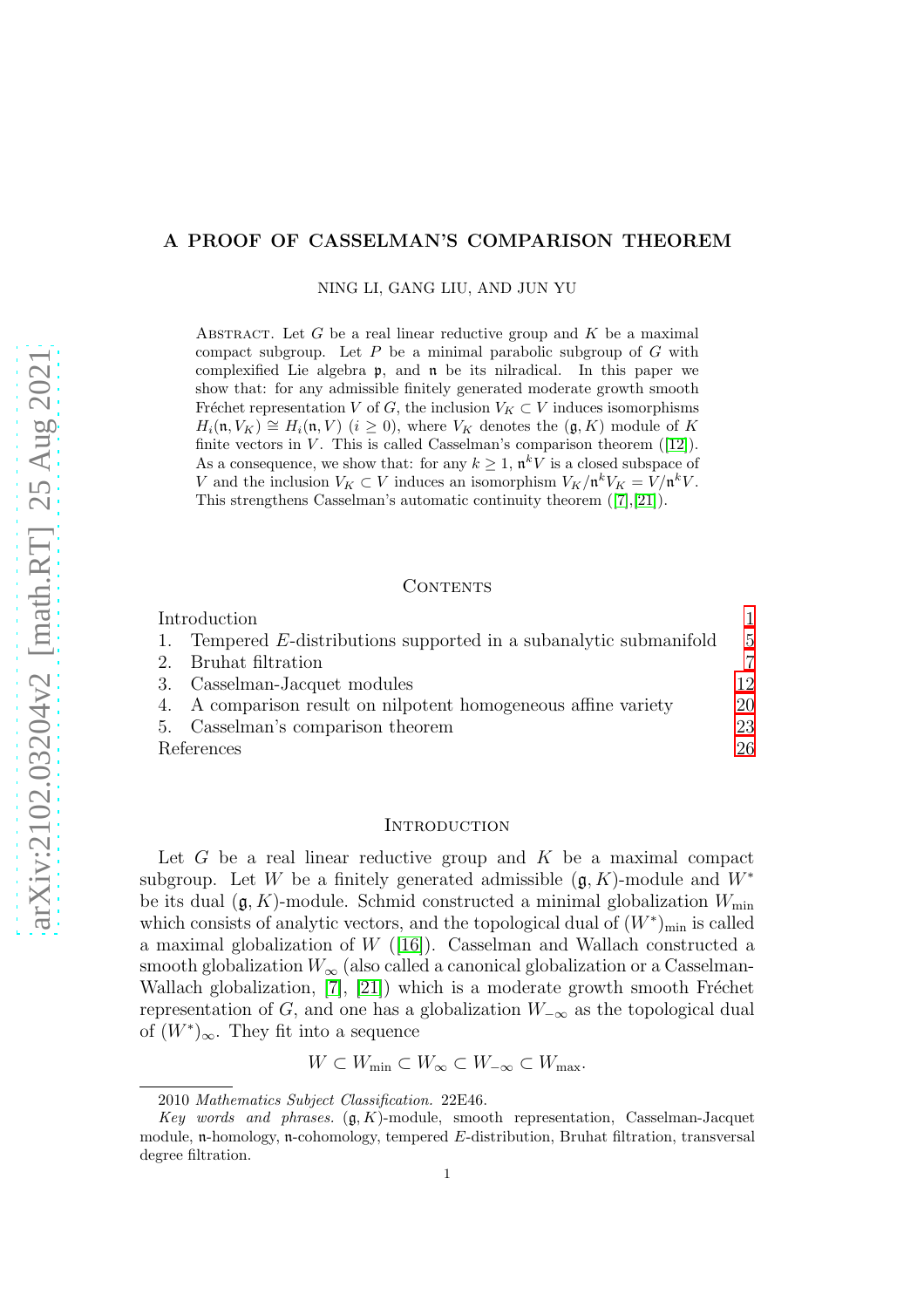Each kind of globalization has important applications. For example, the smooth globalization  $W_{\infty}$  is very useful in the theory of automorphic forms, and the maximal globalization  $W_{\text{max}}$  is used to realize standard derived functor modules ([\[17\]](#page-26-3)).

Let's recall the Casselman-Wallach globalization ([\[7\]](#page-25-0), [\[21\]](#page-26-1), [\[2\]](#page-25-2)). The presentation in this paragraph mainly follows [\[22\]](#page-26-4). A  $(\mathfrak{g}, K)$ -module W is said to be admissible if dim  $\text{Hom}_K(\tau, W) < \infty$  for any irreducible complex linear representation  $\tau$  of K; it is said to be finitely generated if there exists a finite dimensional subspace  $F \subset W$  such that  $W = \mathcal{U}(\mathfrak{g})F$ . For a continuous representation  $(\pi, V)$  of G on a topological vector space V, let  $V_K$  be the subspace of  $K$ -finite vectors, i.e.,

$$
V_K = \{ v \in V : \dim \operatorname{span}_{\mathbb{C}} \{ \pi(k)v : k \in K \} < \infty \}.
$$

If dim  $\text{Hom}_K(\tau, V) < \infty$  for any irreducible complex linear representation  $\tau$ of K, then we call V admissible. In this case  $V_K$  consists of smooth vectors and it is an admissible  $(g, K)$ -module ([\[14,](#page-26-5) Proposition 8.5]). An admissible continuous representation  $(\pi, V)$  is said to be finitely generated if  $V_K$  is finitely generated; it is said to be a smooth Fréchet representation if  $V$  is a Fréchet space and for any  $v \in V$ , the map  $g \mapsto \pi(g)v$  is of class  $C^{\infty}$  on G. For a complex square matrix  $X = \{a_{i,j}\}_{1 \leq i,j \leq n}$ , the Hilbert-Schmidt norm of X is defined by

$$
||X|| = \sqrt{\sum_{1 \le i,j \le n} |a_{i,j}|^2}.
$$

Fix a linear group imbedding  $p : G \to GL(n, \mathbb{C})$ . For any  $g \in G$ , we define a norm  $p$  on  $G$  by

$$
||g|| = \max{||p(g)||, ||p(g)^{-1}||},
$$

which satisfies the following properties:

- (i)  $||g|| \ge 1 \ (\forall g \in G);$
- (ii)  $||xy|| \le ||x|| \, ||y|| \, (\forall x, y \in G);$
- (iii) For any  $t \in \mathbb{R}$ ,  $\{g \in G : ||g|| \le t\}$  is a compact set.

A smooth Fréchet representation  $(\pi, V)$  is said to be moderate growth if for every continuous seminorm  $\lambda$  on V, there exists a continuous seminorm  $\mu$  on V and a constant  $r \in \mathbb{R}$  such that

$$
\lambda(\pi(g)v) \le ||g||^r \mu(v), \ \forall g \in G, \forall v \in V.
$$

Write  $\mathcal{H}(\mathfrak{g}, K)$  for the category of  $(\mathfrak{g}, K)$ -modules that are admissible and finitely generated; write  $H\mathcal{F}_{\text{mod}}(G)$  for the category of admissible finitely generated moderate growth smooth Fréchet representations of  $G$ . The celebrated Casselman-Wallach theorem asserts that the functor

$$
\mathcal{HF}_{\text{mod}}(G) \longrightarrow \mathcal{H}(\mathfrak{g}, K), \quad V \mapsto V_K
$$

is an equivalence of categories.

Let  $P$  be a minimal parabolic subgroup of  $G$  with complexfied Lie algebra p. Let  $\mathfrak n$  be the nilradical of  $\mathfrak p$ . In this paper we show that: for any admissible finitely generated moderate growth smooth Fréchet representation  $V$  of  $G$ , the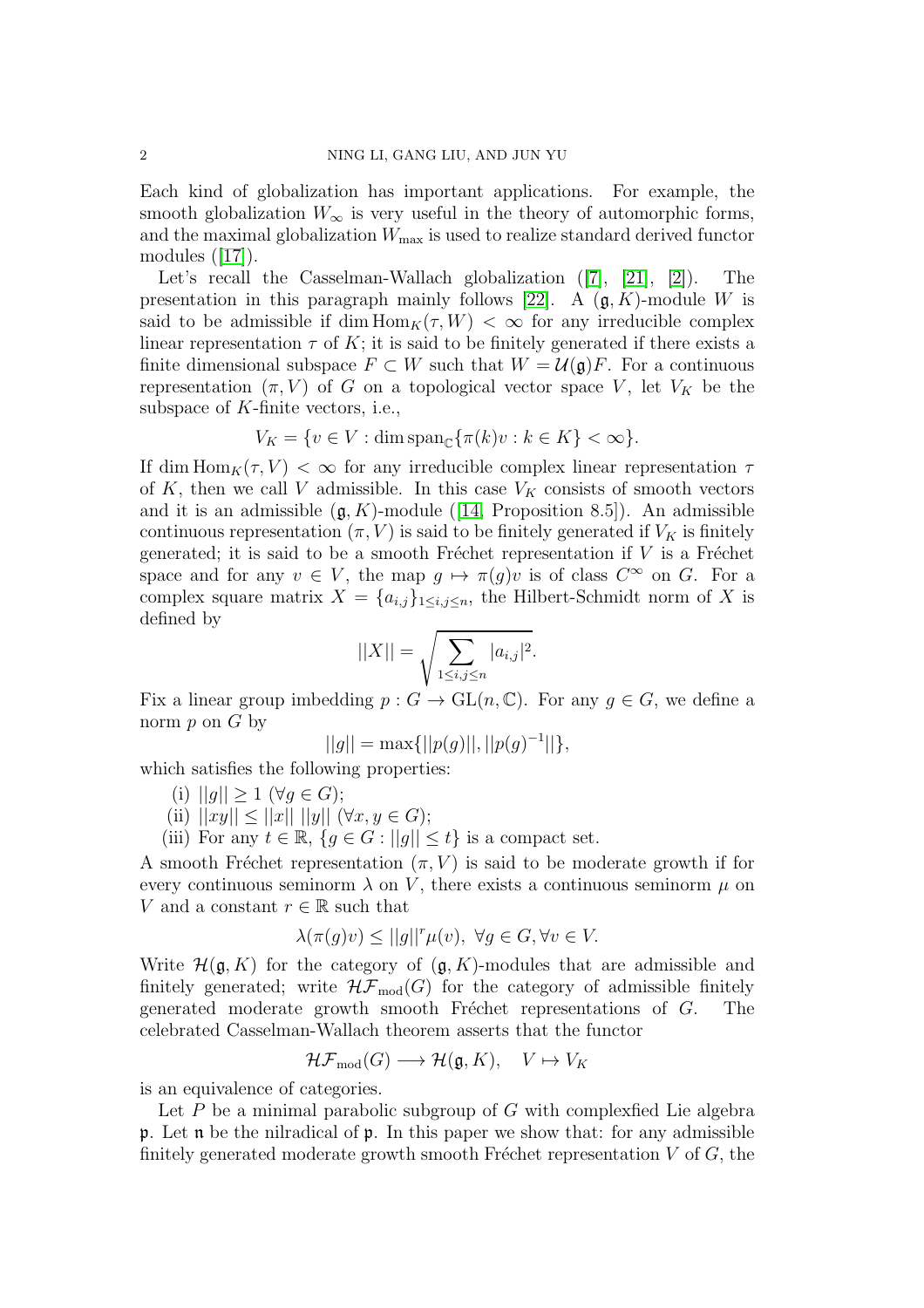inclusion  $V_K \subset V$  induces isomorphisms  $H_i(\mathfrak{n}, V_K) \cong H_i(\mathfrak{n}, V)$   $(i \geq 0)$ . This is called Casselman's comparison theorem ([\[12\]](#page-26-0)). As a consequence, we show that: for any  $k \geq 1$ ,  $\mathfrak{n}^k V$  is a closed subspace of V and the inclusion  $V_K \subset$ V induces an isomorphism  $V_K/\mathfrak{n}^k V_K = V/\mathfrak{n}^k V$ . This implies Casselman's automatic continuity theorem saying that  $V_K/\mathfrak{n}^k V_K = V/\overline{\mathfrak{n}^k V}$  for each  $k \geq 0$  $([7, p. 416])$  $([7, p. 416])$  $([7, p. 416])$ . Let V' be the strong dual of V  $([15])$  $([15])$  $([15])$ , which is a dual nuclear Fréchet space. Our proof uses the Casselman-Jacquet module

$$
V^{'[n]} = \{ u \in V' : \exists k \in \mathbb{Z}_{>0}, \mathfrak{n'}^k \cdot u = 0 \}
$$

of  $V'$  in an essential way.

Let's describe the strategy of our proof briefly. It is well-known that  $H_i(\mathfrak{n}, V_K)$  and  $H^i(\mathfrak{n}, V_K^*)$  are finite-dimensional ([\[9,](#page-26-7) Corollary 2.4]). By a duality argument ([\[8,](#page-26-8) Lemma 5.11]), the homological comparison theorem  $H_i(\mathfrak{n}, V_K) \cong H_i(\mathfrak{n}, V)$   $(i \geq 0)$  and the cohomological comparison theorem  $H^{i}(\mathfrak{n}, V_K^*) \cong H^{i}(\mathfrak{n}, V')$   $(i \geq 0)$  are equivalent, where  $V_K^*$  denotes the dual space of  $V_K$ . Moreover, a reduction argument in [\[12,](#page-26-0) Proposition 3] reduces the homological comparison theorem to the principal series case. Let  $V = I(\sigma) :=$  $\text{Ind}_{P}^{G}(\sigma)$  (un-normalized smooth parabolic induction) be a principal series, where  $(\sigma, V_{\sigma})$  is a finite-dimensional complex linear algebraic representation of P. By a theorem of Hecht-Schmid ([\[10,](#page-26-9) Lemma 2.37]), we have  $H^{i}(\mathfrak{n}, V_K^*) =$  $H^i(\mathfrak{n},(V_K^*)^{[\mathfrak{n}]})$ . By Casselman's automatic continuity theorem ([\[7,](#page-25-0) p. 416],[\[2,](#page-25-2) Theorem 11.4, [\[21,](#page-26-1) p.77]), we have  $V^{'[n]} = (V_K^*)^{[n]}$ . Then, it reduces to the following assertion: the inclusion  $I(\sigma)^{'}[n] \subset I(\sigma)^{'}$  induces isomorphisms

<span id="page-2-0"></span>(1) 
$$
H^{i}(\mathfrak{n}, I(\sigma)^{'[\mathfrak{n}]}) = H^{i}(\mathfrak{n}, I(\sigma)^{'}) , \ \forall i \in \mathbb{Z}.
$$

Choose a maximal split torus A contained in P. Let  $W = N_G(A)/Z_G(A)$ be the Weyl group of G. For each element  $w \in W$ , choose an element  $\dot{w} \in K$ representing w and put  $C(w) = N\dot{w}P \subset G/P$ , which is called the Bruhat cell attached to w. Write  $W = \{w_1, \ldots, w_r\}$  so that  $\dim C(w_i) \leq \dim C(w_{i+1})$  $(1 \leq i \leq r-1)$ . For each  $k$   $(0 \leq k \leq r)$ , write

$$
Z_k = \bigcup_{1 \le i \le k} C(w_i).
$$

Then, by the Bruhat decomposition we have a stratification

$$
\emptyset = Z_0 \subset Z_1 \subset \cdots \subset Z_r = X
$$

of the flag variety  $X := G/P$ . Put

$$
E(\sigma) = G \times_P V_{\sigma}
$$

for a G equivariant bundle on X induced from the P representation  $V_{\sigma}$ . Then,  $C^{\infty}(E(\sigma)) = I(\sigma)$  and  $C^{\infty}(E(\sigma))' = I(\sigma)'$ . For each k, let  $I_{k,\sigma}$  be the space of  $E(\sigma)$ -distributions with support contained in  $Z_k$ . For each  $w \in W$ , in [\[8\]](#page-26-8) the authors defined a space  $\mathcal{T}(C(w), E(\sigma))$  of tempered  $E(\sigma)$ -distributions on an open subanalytic neighborhood of  $C(w)$  with support in  $C(w)$ . Then,

$$
I_{k,\sigma}/I_{k-1,\sigma} = \mathcal{T}(C(w_k), E(\sigma))
$$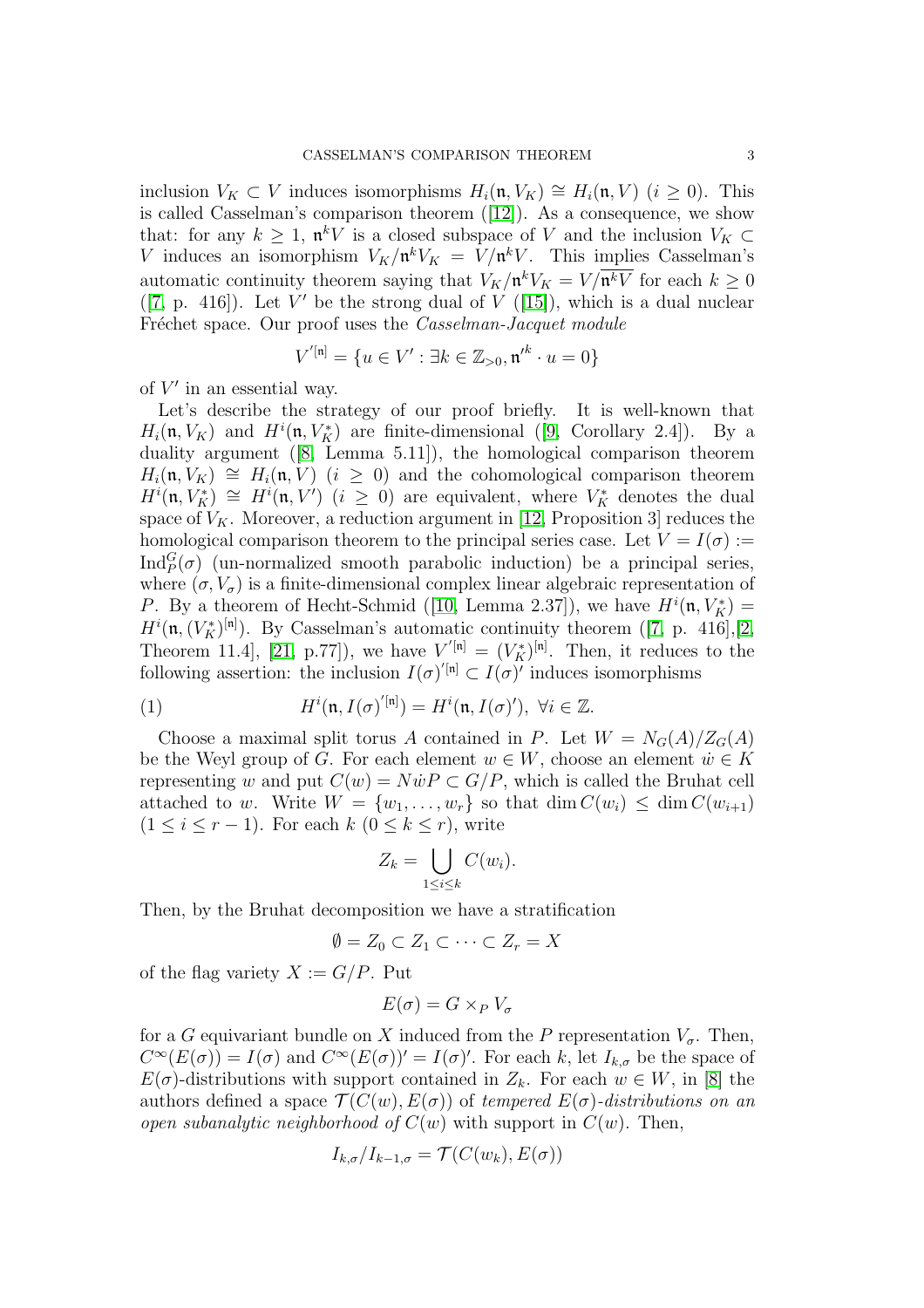for each k. For each integer  $p \geq 0$ , in [\[8\]](#page-26-8) the authors defined a space  $F_p \mathcal{T}(C(w), E(\sigma))$  of distributions in  $\mathcal{T}(C(w), E(\sigma))$  of transversal degree  $\leq p$ . Put

$$
\operatorname{Gr}^p \mathcal{T}(C(w), E(\sigma)) = F_p \mathcal{T}(C(w), E(\sigma)) / F_{p-1} \mathcal{T}(C(w), E(\sigma)).
$$

We show that

$$
\mathcal{T}(C(w_k), E(\sigma))^{\left[n\right]} = I_{k,\sigma}^{\left[n\right]} / I_{k-1,\sigma}^{\left[n\right]}, \ \forall k \ge 1
$$

and

$$
\operatorname{Gr}^p \mathcal{T}(C(w), E(\sigma))^{\left[n\right]} = F_p \mathcal{T}(C(w), E(\sigma))^{\left[n\right]} / F_{p-1} \mathcal{T}(C(w), E(\sigma))^{\left[n\right]}, \ \forall p \ge 0.
$$

When N acts trivially on  $V_{\sigma}$ , we show that each  $\mathrm{Gr}^p \mathcal{T}(C(w), E(\sigma))$  admits a finite increasing filtration such that each graded piece is isomorphic to  $\mathcal{S}(C(w))'$  (the space of Schwarz distributions on  $C(w)$  as a real Euclidean space) and  $\mathcal{S}(C(w))^{[n]} = R(C(w))\delta_{C(w)}$ , where  $R(C(w))$  denotes the space of regular functions on  $C(w)$  (as an affine algebraic variety) and  $\delta_{C(w)}$  is an N invariant volume measure on  $C(w)$  (unique up to scalar). Taking induction on k and p, [\(1\)](#page-2-0) is reduced to the following assertion: for each  $w \in W$ , the inclusion  $R(C(w))\delta_{C(w)} \subset \mathcal{S}(C(w))'$  induces isomorphisms

(2) 
$$
H^{i}(\mathfrak{n}, R(C(w))\delta_{C(w)}) = H^{i}(\mathfrak{n}, \mathcal{S}(C(w))'), \ \forall i \in \mathbb{Z}.
$$

We prove a more general statement than this (Proposition [4.3\)](#page-21-0) by a method inspired by ideas in [\[8,](#page-26-8) §5]. For a general finite-dimensional algebraic representation  $(\sigma, V_{\sigma})$  of P, we prove [\(1\)](#page-2-0) by induction on the length of the composition series of  $V_{\sigma}$ .

For each of the four kinds of globalization above, there is a comparison conjecture for n-homology (or n-cohomology) for n the nilradical of certain parabolic subalgebras  $\mathfrak p$  of  $\mathfrak g$  ([\[19,](#page-26-10) Conj. 10.3]). Casselman claimed a proof of the comparison theorem when p is any standard parabolic subalgebra, but the proof remains unpublished. For minimal globalization, the comparison conjecture is shown in [\[11\]](#page-26-11), [\[5\]](#page-25-3) and [\[4\]](#page-25-4). All of these proofs use sophisticated analytic results about D-modules. In [\[12\]](#page-26-0) the above comparison theorem for smooth globalization and for p a standard minimal parabolic subalgebra is deduced from the corresponding comparison theorem for minimal globalization. Compared to these developments, our proof of the comparison theorem is more elementary and much easier. The closedness of  $\mathfrak{n}^k V$  and the isomorphism  $V_K/\mathfrak{n}^k V_K = V/\mathfrak{n}^k V$  ( $\forall k \geq 1$ ) shown in this paper are new.

**Notation and conventions.** Let G be a real Lie group. Write  $\mathfrak{g}_0$  for the Lie algebra of G, and write  $\mathfrak{g} = \mathfrak{g}_0 \otimes_{\mathbb{R}} \mathbb{C}$  for the complexified Lie algebra of G. Similarly, we have Lie algebras (resp. complexified Lie algebras)  $\mathfrak{p}_0$ ,  $\mathfrak{n}_0$ ,  $\mathfrak{a}_0$ (resp.  $\mathfrak{p}, \mathfrak{n}, \mathfrak{a}$ ) of Lie groups P, N, A appearing in this paper.

For a complex Lie algebra  $\mathfrak{h}$ , write  $\mathcal{U}(\mathfrak{h})$  for the enveloping algebra of  $\mathfrak{h}$ . For an integer  $p \geq 0$ , write  $\mathcal{U}_p(\mathfrak{h})$  for the subspace of  $\mathcal{U}(\mathfrak{h})$  generated by elements  $X_1 \cdots X_q \in \mathcal{U}(\mathfrak{h})$  where  $X_1, \ldots, X_q \in \mathfrak{h}$  and  $q \leq p$ .

For an affine algebraic variety Y over  $\mathbb{R}$ , write  $R(Y)$  for the ring of complex coefficient regular functions on Y. For each integer  $l > 0$ , write  $R_l(Y)$  for the space of complex coefficient regular functions on Y of degree at most l.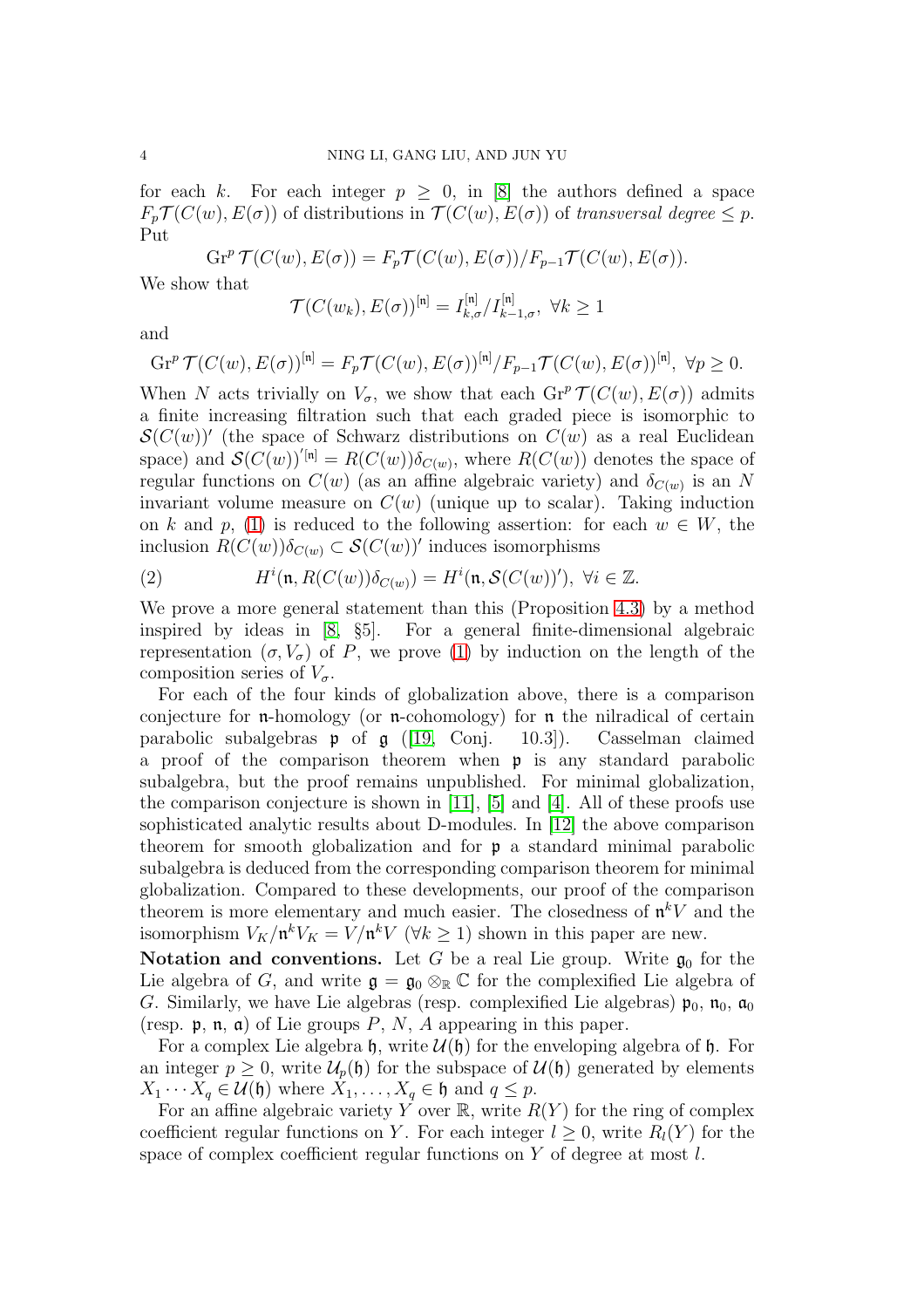Acknowledgement. This work benefits a lot from discussions with Yoshiki Oshima. We are grateful to Dr. Oshima for inspiring discussions. We would like to thank Professor Bernhard Krötz for useful discussions and we thank the referee for careful reading and very helpful comments. Jun Yu's research is partially supported by the NSFC Grant 11971036.

# <span id="page-4-0"></span>1. Tempered E-distributions supported in a subanalytic **SUBMANIFOLD**

In this section we review the theory of tempered E-distributions supported in a subanalytic submanifold and its transversal degree filtration defined in [\[8,](#page-26-8) §2]. The exposition in [\[8\]](#page-26-8) is excellent and the paper itself is well known to experts. For most results we only give a sketch of proof. Interested readers are encouraged to consult the original paper [\[8\]](#page-26-8) for more complete account and proof.

Let  $X$  be a compact analytic manifold and  $E$  be an analytic vector bundle on X of finite rank. Let  $C^{\infty}(X, E)$  denote the space of smooth sections of E. It is a *nuclear Fréchet space* (NF space for short) with seminorms

$$
p_{D,f}: s \mapsto \max_{x \in X} |f(x)((Ds)(x))|,
$$

where  $f \in C^{\infty}(X, E^*)$  is a smooth section of the dual vector bundle  $E^*$  of E and  $D \in \text{Diff}(X, E)$  is an E-valued smooth differential operator on X. Let  $C^{\infty}(X, E)'$  be the strong dual of  $C^{\infty}(X, E)$  ([\[15\]](#page-26-6)), which is a dual nuclear Fréchet space (DNF space for short). For an open subset U of X, let  $C_0^{\infty}(U, E)$ be the space of compactly supported  $E$ -sections on  $U$ , which is again a nuclear Fréchet space. The strong dual  $C_0^{\infty}(U, E)'$  of  $C_0^{\infty}(U, E)$  is called the space of E-distributions on U. There is a natural restriction map

$$
\text{res}_U:C^\infty(X,E)'\to C^\infty_0(U,E)'.
$$

Elements in the image of res<sub>U</sub> are called *tempered E-distributions on U with* respect to X. When  $E$  is the trivial line bundle, we will omit the symbol  $E$ from notations like  $C^{\infty}(X, E)$ ,  $C^{\infty}(X, E)'$ , etc. For example,  $C_0^{\infty}(U)'$  stands for the space of distributions on an open subset U.

There is a short exact sequence

$$
0 \to \ker \operatorname{res}_{U} \to C^{\infty}(X, E)' \to \operatorname{im} \operatorname{res}_{U} \to 0.
$$

Put

$$
Z:=X-U.
$$

Then, elements in ker res<sub>U</sub> are E-distributions on X supported in the closed subset Z. By dualizing, there is a dual exact sequence

$$
0 \to (\text{im res}_U)' \to C^{\infty}(X, E) \to (\text{ker res}_U)' \to 0.
$$

Put

$$
\mathcal{S}(U, E) = (\text{im} \operatorname{res}_U)'
$$

and call it the (relative) Schwartz space of sections of E on U with respect to X. Then,  $\mathcal{S}(U, E)' = \text{im} \text{res}_U$  by duality. The following lemma gives a characterization of sections in the space  $\mathcal{S}(U, E)' = (\text{im} \operatorname{res}_U)'$ .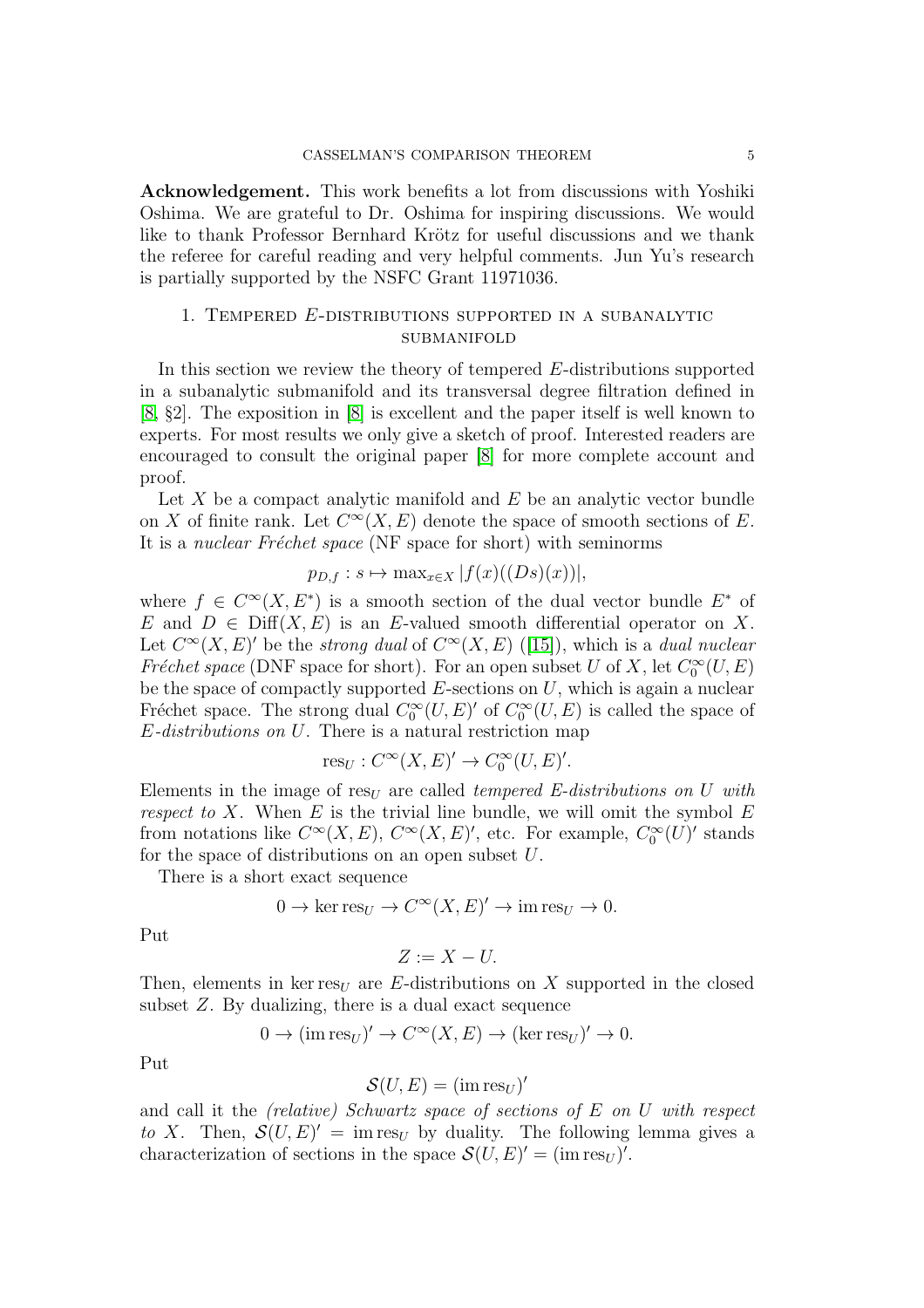<span id="page-5-2"></span>**Lemma 1.1.** ([\[8,](#page-26-8) Lemma 2.2]) The subspace  $(\text{im} \text{res}_U)'$  of  $C^{\infty}(X, E)$  consists of all global sections in  $C^{\infty}(X, E)$  vanishing with all of their derivatives on Z.

*Proof.* Let  $s \in (\text{im} \text{res}_U)'$ . Any distribution supported in a point  $x \in Z$  is a finite linear combination of derivatives of delta like distributions  $s \mapsto \alpha(s(x))$  $(\alpha \in E^*_x)$ . Evaluating these distributions at  $s \in (\text{im} \text{ res}_U)'$ , it follows that s vanishes with all derivatives at x. Then, all  $s \in (\text{im} \text{res}_U)'$  vanish with all derivatives on Z. The converse follows from [\[8,](#page-26-8) Lemma 2.1], which asserts that any order  $\leq m$  E-distribution T on X vanishes on  $s \in C^{\infty}(X, E)$  such that  $Ds|_{\text{supp}(T)} = 0$  for all order  $\leq m$  smooth differential operators D on E.

Let Y be a submanifold of X which is also a *subanalytic set* ([\[3\]](#page-25-5)) in X (note that being a submanifold implies that Y is an open subset of Y). An open subset  $U$  containing  $Y$  is called a *subanalytic neighborhood* of  $Y$  if  $U$  is subanalytic in X and Y is a closed subset of U, i.e,  $\overline{Y} \cap U = Y$ . Let  $\mathcal{T}(Y, E)$ denote the space of tempered  $E$ -distributions on U with support in Y. By the following Lemma [1.2,](#page-5-0) the space  $\mathcal{T}(Y, E)$  is independent of the choice of the subanalytic open neighborhood U.

<span id="page-5-0"></span>**Lemma 1.2.** ([\[8,](#page-26-8) Lemma 2.6]) If  $U' \subset U$  are two subanalytic open neighborhoods of Y, then the restriction map  $\text{res}_{U,U'}$  induces an isomorphism of the space of tempered E-distributions on U with support in Y onto the space of tempered E-distributions on U' with support in Y.

*Proof.* Injectivity of the restriction map  $res_{U,U'}$  is due to the supporting set condition. The inverse of the restriction map  $res_{U, U'}$  is given by "the extension by zero" map.  $\Box$ 

For a closed subset K of X, let  $C^{\infty}(X, E)'_K$  denote the space of Edistributions on X with support contained in  $K$ . Since Y is a closed subset of U, we have  $\overline{Y} \cap U = Y$ . Then,  $\overline{Y} - Y \subset X - U = Z$ . Thus,  $Y \cup Z$  is a closed subset of  $X$ . The following lemma is clear.

<span id="page-5-3"></span>**Lemma 1.3.** The space  $\mathcal{T}(Y, E)$  is equal to  $C^{\infty}(E)'_{Z\cup Y}/C^{\infty}(E)'_Z$ .

For an integer p, let  $M_p$  denote the closed space of  $\mathcal{S}(U, E)$  consisting of sections which vanish with all derivatives of order  $\leq p$  along Y. Put  $F_p \mathcal{T}(Y, E) = M_p^{\perp}$  and call it the space of tempered E-distributions with support in Y and of transversal degree  $\leq p$ . Then,

$$
F\mathcal{T}(Y,E) = \{F_p\mathcal{T}(Y,E)\}_{p=0}^{\infty}
$$

is an exhaustive increasing filtration of  $\mathcal{T}(Y, E)$ .

For each  $p \in \mathbb{Z}$ , let  $M_{0p}$  denote the subspace of  $M_p$  consisting of sections with compact support contained in  $U$ . The following lemma gives a useful characterization of  $F_p \mathcal{T}(Y, E)$  in practice. The proof of Lemma [1.4](#page-5-1) is a bit complicated. We refer interested readers to consult the original paper [\[8\]](#page-26-8).

<span id="page-5-1"></span>**Lemma 1.4.** ([\[8,](#page-26-8) Lemma 2.9]) For any integer p, we have

$$
M_{0p}^{\perp} = M_p^{\perp}.
$$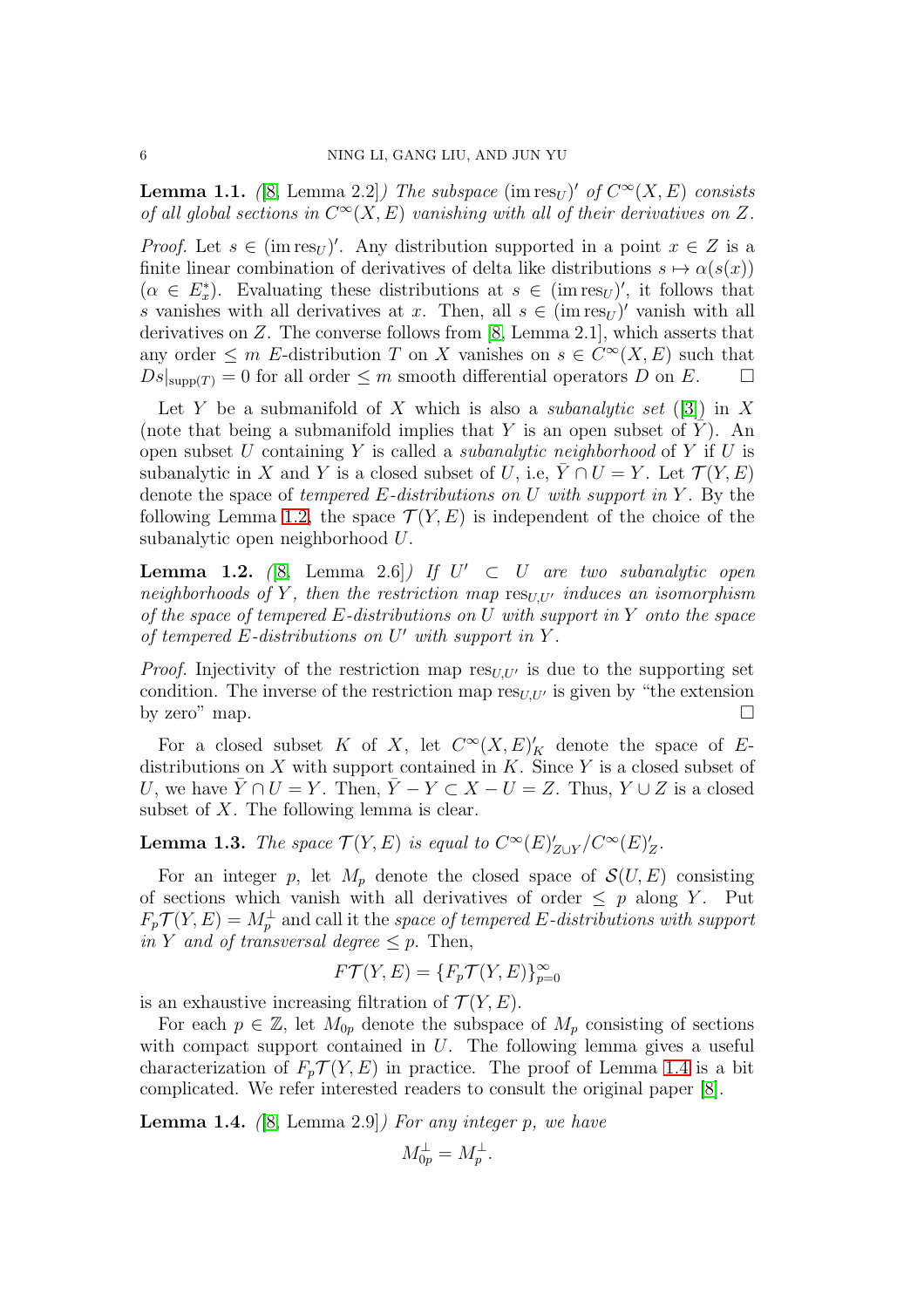The following is [\[8,](#page-26-8) Example 2.3].

**Example 1.5.** ([\[8,](#page-26-8) Example 2.3]) Let  $X = S^n$  be an n-dimensional sphere,  $p \in S^n$  and  $\pi : S^n - \{p\} \to \mathbb{R}^n$  be the stereographical projection of  $S^n - \{p\}$ onto  $\mathbb{R}^n$  with respect to the pole p. The closed subspace of  $C^{\infty}(S^n)$  consisting of smooth functions vanishing with all derivatives at p can be identified with the "classical" Schwartz space  $\mathcal{S}(\mathbb{R}^n)$  via the map  $\pi$ . Dually, this identifies the space of tempered distributions on  $S<sup>n</sup> - {p}$  with respect to  $S<sup>n</sup>$  with the space  $\mathcal{S}(\mathbb{R}^n)'$  of "classical" tempered distributions on  $\mathbb{R}^n$ .

The following is a generalization of [\[8,](#page-26-8) Example 2.11] to a general linear subspace.

**Example 1.6.** ([\[8,](#page-26-8) Example 2.11]) Let  $S^k$  be a k-dimensional sphere in  $X =$  $S<sup>n</sup>$  passing through p such that the stereographical projection image of Y =  $S^k - \{p\}$  is equal to the linear subspace  $\mathbb{R}^k$  of  $\mathbb{R}^n$  defined by  $x_{k+1} = \cdots = x_n = 0$ . Using Lemma [1.4](#page-5-1) one can show that

<span id="page-6-1"></span>
$$
F_p \mathcal{T}(Y) = \{ T \in \mathcal{S}(\mathbb{R}^n)' : (x_{k+1}^{a_{k+1}} \cdots x_n^{a_n}) T = 0, a_j \ge 0, \sum_{k+1 \le j \le n} a_j = p+1 \}.
$$

Then,

(3) 
$$
F_0 \mathcal{T}(Y) = \mathcal{S}(\mathbb{R}^k)'
$$

where  $\mathcal{S}(\mathbb{R}^k)'$  means the image of the inclusion of  $\mathcal{S}(\mathbb{R}^k)'$  into  $\mathcal{S}(\mathbb{R}^n)'$ . Moreover (cf. [\[18,](#page-26-12) Ch. III, §10]),

<span id="page-6-3"></span>(4) 
$$
\mathcal{T}(Y) = \bigoplus_{a_j \geq 0} \partial_{k+1}^{a_{k+1}} \cdots \partial_n^{a_n} F_0 \mathcal{T}(Y)
$$

and

(5) 
$$
F_p \mathcal{T}(Y) = \bigoplus_{a_j \geq 0, \ \sum a_j \leq p} \partial_{k+1}^{a_{k+1}} \cdots \partial_n^{a_n} F_0 \mathcal{T}(Y)
$$

<span id="page-6-0"></span>for each  $p > 0$ .

## <span id="page-6-2"></span>2. Bruhat filtration

In this section we review the Bruhat filtration defined in [\[8,](#page-26-8) §3-4]. The same as in §[1,](#page-4-0) for most results we only give a sketch of proof. Interested readers are encouraged to consult the excellent paper [\[8\]](#page-26-8) for more complete account and proof.

Let G be a real linear reductive group with Lie algebra  $\mathfrak{g}_0$  and K be a maximal compact subgroup with Lie algebra  $\mathfrak{k}_0$ . Let  $\mathfrak{g}_0 = \mathfrak{k}_0 + \mathfrak{q}_0$  be the corresponding Cartan decomposition. Choose a maximal abelian subspace  $\mathfrak{a}_0$ of  $\mathfrak{q}_0$ . Let  $\mathfrak{g}_1$ ,  $\mathfrak{k}_2$ ,  $\mathfrak{q}_3$  as the complexifications of  $\mathfrak{g}_0$ ,  $\mathfrak{k}_0$ ,  $\mathfrak{q}_0$ ,  $\mathfrak{a}_0$  respectively. Write  $\Phi = \Phi(\mathfrak{g}, \mathfrak{a})$  for the restricted root system from the adjoint action of  $\mathfrak{a}$ on **g**. Choose a positive system  $\Phi^+ = \Phi^+(\mathfrak{g}, \mathfrak{a})$  of  $\Phi$ . Let **n** be the subalgebra of g spanned by root spaces of positive roots in  $\Phi^+$ , and  $\mathfrak{n}_0 = \mathfrak{n} \cap \mathfrak{g}_0$ . There is an Iwasawa decomposition  $G = KAN$  where A and N are the closed Lie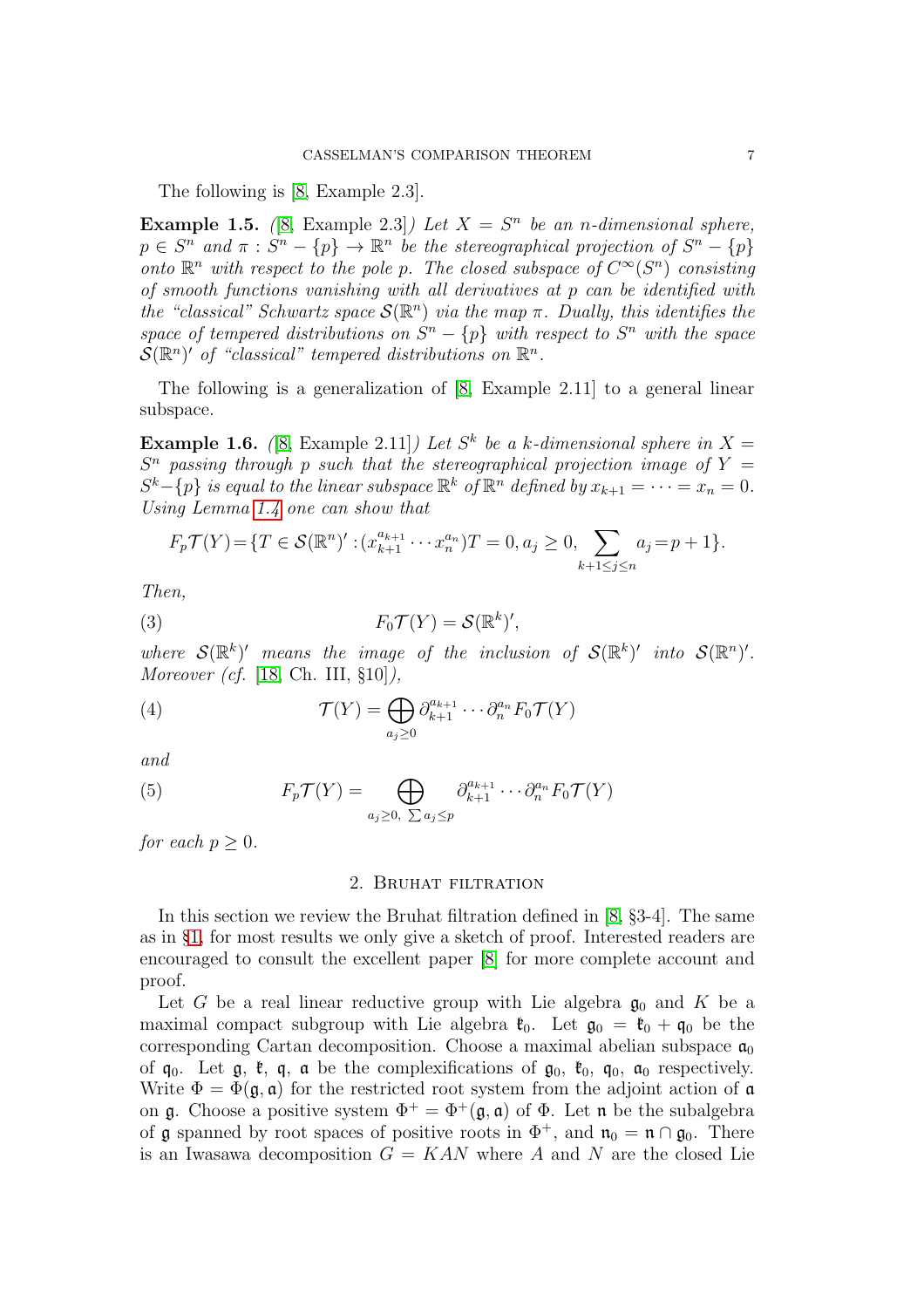subgroups of G corresponding to the Lie subalgebras  $a_0$ ,  $n_0$  of  $g_0$  respectively. Put  $M = Z_K(\mathfrak{a}_0)$  and  $P = MAN$ . Then, P is a minimal parabolic subgroup of G.

Let  $X = G/P$  be the flag variety associated to the minimal parabolic subgroup P. Write  $W = N_G(A)/Z_G(A)$  and put  $r = |W|$ . It is well known that the conjugaction action of  $W$  on  $\mathfrak a$  identifies  $W$  with the Weyl group of the restricted root system  $\Phi$ . For each  $w \in W$ , choose an element  $\dot{w} \in N_K(A)$ representing w and write  $x_w = \dot{w}P \in C(w)$ . Set

$$
C(w) = N \cdot x_w = N \dot{w} P / P \subset X = G / P,
$$

which is called the *Bruhat cell attached to w* ([\[8,](#page-26-8) line -1]). Each  $C(w)$  is a smooth submanifold and is a subanalytic set in  $X$ . The Bruhat decomposition of G relative to P asserts that

$$
G/P = \bigsqcup_{w \in W} C(w).
$$

Let  $w_0$  be the longest element in W, i.e., the unique element in W which maps  $\Phi^+$  to  $-\Phi^+$ . For each  $w \in W$ , put  $N^w = w N w^{-1}$ . Then, the map

$$
(N \cap N^w) \times (N \cap N^{ww_0}) \to N, \quad n_1 \times n_2 \mapsto n_1 n_2
$$

is an isomorphism of algebraic varieties. Hence,  $N \cong (N \cap N^w) \times (N \cap N^{ww_0})$ as an affine algebraic variety. Thus, the map  $n \mapsto n\dot{w}P$   $(n \in N \cap N^{ww_0})$  gives an isomorphism  $N \cap N^{ww_0} \cong C(w)$ . Moreover, we know that the complexified Lie algebra  $\bar{\mathfrak{n}} = \mathfrak{n}^{w_0}$  of  $\bar{N} := N^{w_0}$  is spanned by root spaces of negative roots in  $\Phi^- = -\Phi^+$ .

Write  $W = \{w_1, ..., w_r\}$  so that  $\dim C(w_i) \leq \dim C(w_{i+1})$   $(1 \leq i \leq r - 1)$ . For each  $k$   $(0 \leq k \leq r)$ , write

$$
Z_k = \bigcup_{1 \leq i \leq k} C(w_i).
$$

Here, we remark that the stratification

$$
\emptyset = Z_0 \subset Z_1 \subset \cdots \subset Z_r = X
$$

is a refinement of the stratification defined in [\[8\]](#page-26-8). Then, the Buhat filtration defined below is a refinement of that in [\[8\]](#page-26-8).

Let  $(\sigma, V_{\sigma})$  be a finite-dimensional complex linear algebraic representation of P. Here, being algebraic means matrix coefficients

$$
c_{\alpha,v}(x) = \langle \alpha, x \cdot v \rangle \ (x \in P)
$$

of  $\sigma$  are regular functions on P (as an algebraic variety) for all  $(\alpha, v) \in V^*_{\sigma} \times V_{\sigma}$ . Different from that in [\[8\]](#page-26-8), we don't assume that the action of N on  $V_{\sigma}$  is trivial. All statements in [\[8\]](#page-26-8) extend to our setting. Write

$$
E(\sigma) := G \times_P V_{\sigma}
$$

for a smooth equivariant vector bundle with fibre space  $V_{\sigma}$  at  $P \in G/P$ . Write  $I(\sigma) = \text{Ind}_{P}^{G}(\sigma)$  for the un-normalized smooth parabolic induction from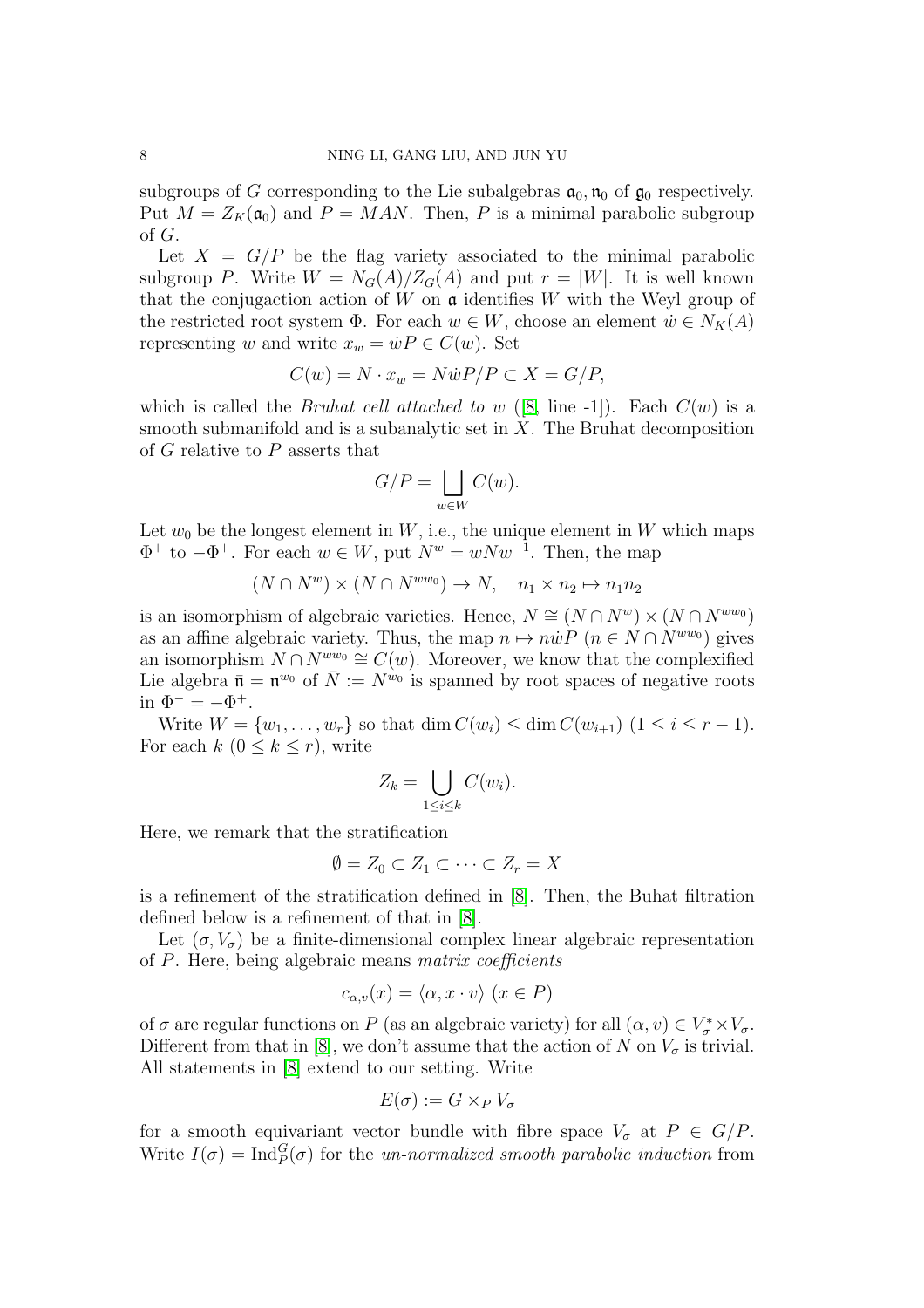the representation  $\sigma$  of P. Then,

$$
C^{\infty}(E(\sigma)) = I(\sigma)
$$
 and  $C^{\infty}(E(\sigma))' = I(\sigma)'$ .

For each  $k$   $(0 \leq k \leq r)$ , let  $C_k^{\infty}(\sigma)$  be the space of smooth sections of  $E(\sigma)$  which vanish with all derivatives along  $Z_k$ . We call the following finite decreasing filtration of  $\mathcal{U}(\mathfrak{g})$  submodules of  $I(\sigma)$ :

$$
I(\sigma) = C_0^{\infty}(\sigma) \supset C_1^{\infty}(\sigma) \supset \cdots \supset C_{r-1}^{\infty}(\sigma) \supset C_r^{\infty}(\sigma) = \{0\},\
$$

the *Bruhat filtration of*  $I(\sigma)$ . Write

$$
grI(\sigma) = \sum_{k \ge 0} C_k^{\infty}(\sigma) / C_{k+1}^{\infty}(\sigma)
$$

for the graded module corresponding to the Bruhat filtration of  $I(\sigma)$ . Let

$$
I_{k,\sigma}=C_k^{\infty}(\sigma)^{\perp}
$$

be the space of  $E(\sigma)$ -distributions vanishing on all sections in  $C_k^{\infty}(\sigma)$ . Then,  $I_{0,\sigma}=0$  and  $I_{r,\sigma}=I(\sigma)'$ .

For each  $w \in W$ , choose a subanalytic open neighborhood U of  $C(w)$  in X. Let  $\mathcal{T}(C(w), E(\sigma))$  be the space of tempered  $E(\sigma)$ -distributions on U with support in  $C(w)$  and  $J(w, \sigma)$  be the strong dual of  $\mathcal{T}(C(w), E(\sigma))$ . By Lemma [1.2,](#page-5-0)  $\mathcal{T}(C(w), E(\sigma))$  and  $J(w, \sigma)$  do not depend on the choice of the subanalytic open neighborhood U. Put

$$
V^w = N^{ww_0} \dot{w} P / P.
$$

As shown in [\[8,](#page-26-8) p. 166] and [\[1,](#page-25-6) Lemma 2.4],  $V^w$  is a subanalytic open neighborhood of  $C(w)$  in X. Hence, we could take  $U = V^w$  while defining  $\mathcal{T}(C(w), E(\sigma))$  and  $J(w, \sigma)$ .

<span id="page-8-0"></span>**Lemma 2.1.** For each  $k$   $(1 \leq k \leq r)$ , the space  $I_{k,\sigma} = (C_k^{\infty}(\sigma))^{\perp}$  is equal to the space of  $E(\sigma)$ -distributions supported in  $Z_k$ . There is an exact sequence

$$
0 \to C_{k-1}^{\infty}(\sigma)^{\perp} \to C_{k}^{\infty}(\sigma)^{\perp} \to \mathcal{T}(C(w_{k}), E(\sigma)) \to 0.
$$

Proof. The first statement follows from Lemma [1.1](#page-5-2) by dualizing. The second statement is a special case of Lemma [1.3.](#page-5-3)

By Lemma [2.1,](#page-8-0) we have

$$
I_{k,\sigma}/I_{k-1,\sigma} = \mathcal{T}(C(w_k), E(\sigma)), \ \forall k, 1 \leq k \leq r.
$$

**Theorem 2.2.** ([\[8,](#page-26-8) Theorem 4.1]) For each k  $(1 \leq k \leq r)$ , there is a short exact sequence

$$
0 \longrightarrow C^{\infty}_{k}(\sigma) \longrightarrow C^{\infty}_{k-1}(\sigma) \longrightarrow J(w_{k}, \sigma) \longrightarrow 0.
$$

There is an isomorphism of  $\mathcal{U}(\mathfrak{g})$ -modules:

$$
\mathrm{gr} I(\sigma) \cong \bigoplus_{k \in \mathbb{Z}_{1 \leq k \leq r}} J(w_k, \sigma).
$$

Proof. By dualizing, the first statement follows from Lemma [2.1.](#page-8-0) The second statement is a consequence of the first one.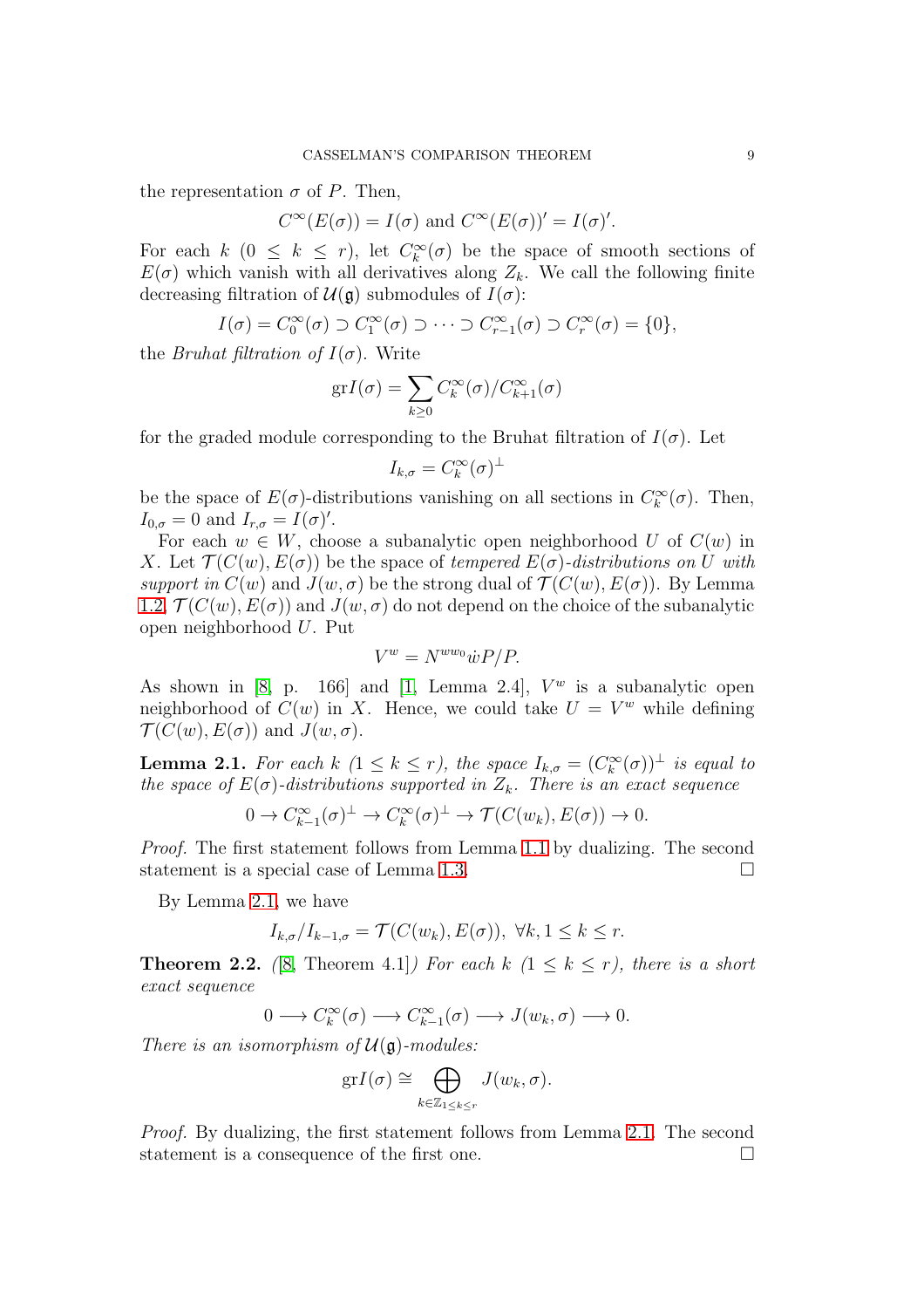As in §[1,](#page-4-0) let  $M_{p,w,\sigma}$  denote the subspace of  $\mathcal{S}(V^w, E(\sigma))$  consisting of sections which vanish with all derivatives of order  $\leq p$  along  $C(w)$ . Then,

$$
F_p \mathcal{T}(C(w), E(\sigma)) = M_{p,w,\sigma}^{\perp} \ (\forall p \in \mathbb{Z}).
$$

Put

$$
\operatorname{Gr}^p \mathcal{T}(C(w), E(\sigma)) = F_p \mathcal{T}(C(w), E(\sigma)) / F_{p-1} \mathcal{T}(C(w), E(\sigma)).
$$

**Lemma 2.3.** ([\[8,](#page-26-8) Lemma 3.5]) For any  $p \in \mathbb{Z}$ , the subspace  $F_p \mathcal{T}(C(w), E(\sigma))$ of  $\mathcal{T}(C(w), E(\sigma))$  is  $\mathcal{U}(\mathfrak{p})$ -invariant.

For  $Y \in \mathfrak{g}_0$ , define a differential operator  $\tilde{L}_Y$  on  $C^{\infty}(X, E(\sigma))$  by setting

$$
(\tilde{L}_Y \varphi)(g) = \frac{d}{dt} \varphi(\exp(-tY)g)|_{t=0}
$$

for any  $\varphi \in C^{\infty}(X, E(\sigma))$  and any  $g \in G$ , where  $\varphi$  is regarded as a  $V_{\sigma}$ -valued function on G. We have

$$
\tilde{L}_{[Y_1,Y_2]} = \tilde{L}_{Y_1}\tilde{L}_{Y_2} - \tilde{L}_{Y_2}\tilde{L}_{Y_1}, \ \forall Y_1, Y_2 \in \mathfrak{g}_0.
$$

Then,  $\tilde{L}$  extends to an action of  $\mathcal{U}(\mathfrak{g})$  on  $C^{\infty}(X, E(\sigma))$  by setting

$$
\tilde{L}(\lambda Y_1 \cdots Y_k)\varphi = \lambda \tilde{L}_{Y_1}(\cdots(\tilde{L}_{Y_k}\varphi)\cdots)
$$

for any  $Y_1, \ldots, Y_k \in \mathfrak{g}_0, \lambda \in \mathbb{C}$  and  $\varphi \in C^{\infty}(X, E(\sigma))$ . For any  $Y_1, \ldots, Y_k \in \mathfrak{g}$ , define

$$
(Y_1 \cdots Y_k)^t = (-1)^k Y_k \cdots Y_1
$$

and extends it linearly to all elements in  $\mathcal{U}(\mathfrak{g})$ . Then,  $Y \mapsto Y^t$   $(Y \in \mathcal{U}(\mathfrak{g}))$  is an anti-automorphism of  $\mathcal{U}(\mathfrak{g})$ . For an element  $Y \in \mathcal{U}(\mathfrak{g})$  and a distribution  $T \in C^{\infty}(X, E(\sigma))'$ , define a distribution  $\tilde{L}_Y(T) \in C^{\infty}(X, E(\sigma))'$  by setting

$$
\langle \tilde{L}_Y(T), \varphi \rangle = \langle T, \tilde{L}_{Y^t}(\varphi) \rangle, \ \forall \varphi \in C^{\infty}(X, E(\sigma)).
$$

<span id="page-9-0"></span>Lemma 2.4. We have the following assertions:

(i) For each  $w \in W$ , we have

$$
F_0 \mathcal{T}(C(w), E(\sigma)) = \mathcal{S}(C(w), E(\sigma)|_{C(w)})'.
$$

(ii) For each  $p \geq 0$ , the map  $(Y,T) \mapsto \tilde{L}_Y(T)$  gives an isomorphism

$$
\mathcal{U}_p(\mathfrak{n}^{ww_0}\cap\bar{\mathfrak{n}})\otimes_{\mathbb{C}} F_0\mathcal{T}(C(w),E(\sigma))\cong F_p\mathcal{T}(C(w),E(\sigma)).
$$

(iii) The map  $(Y,T) \mapsto \tilde{L}_Y(T)$  gives an isomorphism

$$
\mathcal{U}(\mathfrak{n}^{ww_0}) \otimes_{\mathcal{U}(\mathfrak{n}^{ww_0} \cap \mathfrak{n})} F_0 \mathcal{T}(C(w), E(\sigma)) \cong \mathcal{T}(C(w), E(\sigma)).
$$

Proof. The equality in (i) follows from [\(3\)](#page-6-1). The equality in (ii) follows form [\(5\)](#page-6-2). Since

$$
F_0 \mathcal{T}(C(w), E(\sigma)) \otimes_{\mathcal{U}(\mathfrak{n}^{ww_0} \cap \mathfrak{n})} \mathcal{U}(\mathfrak{n}^{ww_0}) \cong F_0 \mathcal{T}(C(w), E(\sigma)) \otimes_{\mathbb{C}} \mathcal{U}(\mathfrak{n}^{ww_0} \cap \bar{\mathfrak{n}}),
$$

the equality in (iii) follows from [\(4\)](#page-6-3).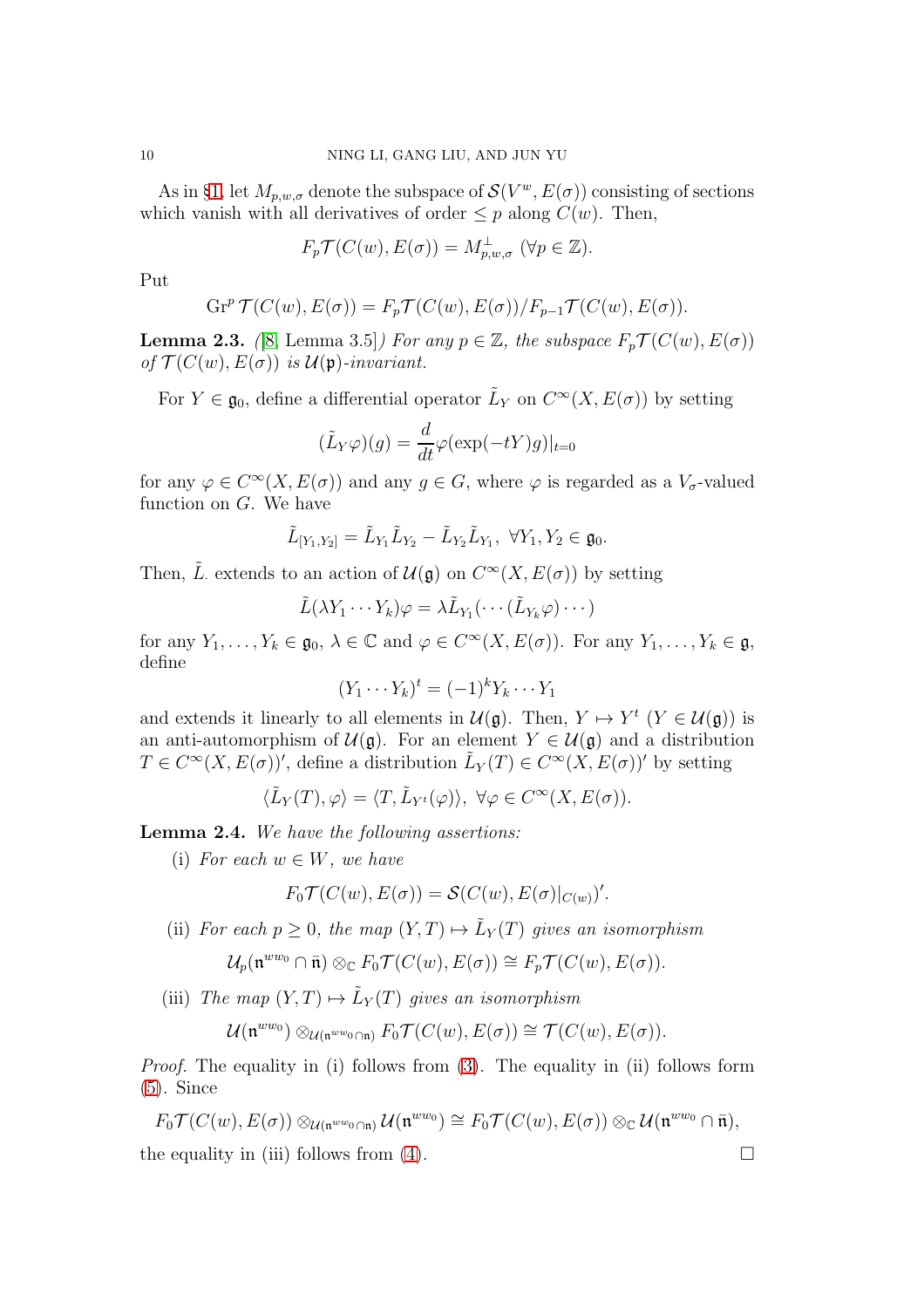Let J be the ideal of polynomials in  $R(V^w)$  vanishing along  $C(w)$ . From the multiplication map

$$
J\otimes_{R(V^w)} F_p \mathcal{T}(C(w), E(\sigma)) \to F_{p-1} \mathcal{T}(C(w), E(\sigma)),
$$

we get

$$
J^{p}/J^{p+1}\otimes_{R(C(w))} \mathrm{Gr}^p \mathcal{T}(C(w), E(\sigma)) \to F_0 \mathcal{T}(C(w), E(\sigma)).
$$

Put

$$
L_p(w) := \text{Hom}_{R(C(w))}(J^p/J^{p+1}, R(C(w))).
$$

Notice that  $J^p/J^{p+1}$  is a free  $R(C(w))$ -module of finite rank, and so is  $L_p(w)$ . Then, we get a  $\mathcal{U}(\mathfrak{p})$ -module homomorphism

$$
\alpha_p : \mathrm{Gr}^p \mathcal{T}(C(w), E(\sigma)) \to L_p(w) \otimes_{R(C(w))} F_0 \mathcal{T}(C(w), E(\sigma)),
$$

which is clearly an isomorphism. Then, we get the following Lemma [2.5.](#page-10-0)

<span id="page-10-0"></span>**Lemma 2.5.** ([\[8,](#page-26-8) Lemma 4.3]) As  $\mathcal{U}(\mathfrak{p})$  modules, we have

$$
Gr^{p} \mathcal{T}(C(w), E(\sigma))
$$
  
\n
$$
\cong L_{p}(w) \otimes_{R(C(w))} F_{0} \mathcal{T}(C(w), E(\sigma))
$$
  
\n
$$
\cong L_{p}(w) \otimes_{R(C(w))} \mathcal{S}(C(w), E(\sigma))'.
$$

<span id="page-10-1"></span>**Lemma 2.6.** ([\[8,](#page-26-8) Lemma 4.4]) The R( $C(w)$ ) module  $L_p(w)$  admits a finite increasing filtration by N-equivariant  $R(C(w))$ -submodules such that each graded piece is isomorphic to  $R(C(w))$  as an N-equivariant  $R(C(w))$  module.

*Proof.* The inclusion  $C(w) \subset V^w$  can be identified with  $N \cap N^{ww_0} \subset N^{ww_0}$ . Taking exponential map this is equivalent to  $\mathfrak{n} \cap \mathfrak{n}^{ww_0} \subset \mathfrak{n}^{ww_0}$ , which is a linear subspace in a real linear space. Hence,  $L_p(w)$  is the space of global regular sections of a finite rank free  $\mathcal{O}_{C(w)}$ -module  $\mathcal{V}_p$ . This  $\mathcal{O}_{C(w)}$ -module is a sheaf  $V_p$  of local sections of an N-homogeneous algebraic vector bundle  $V_p$  on  $C(w)$ . Notice that N is a unipotent algebraic group. Then, so is  $\text{Stab}_N(x_w) = N \cap wNw^{-1}$ . Then, the geometric fibre of  $V_p$  at  $x_w$  as a representation of  $\text{Stab}_N(x_w)$  admits a finite increasing filtration with each graded piece a trivial representation of  $\text{Stab}_N(x_w)$ . Then, the N-homogeneous algebraic vector bundle  $V_p$  admits a finite increasing filtration with each graded piece isomorphic to the trivial bundle on  $C(w)$  and with trivial N action. Since  $C(w)$  is affine, by Serre's theorem the global section functor is exact. Therefore,  $L_p(w)$  admits a finite increasing filtration with each graded piece being isomorphic to  $R(C(w))$  as an N-equivariant  $R(C(w))$  module.

The following corollary is a direct consequence of Lemmas [2.5](#page-10-0) and [2.6.](#page-10-1)

<span id="page-10-2"></span>**Corollary 2.7.** ([\[8,](#page-26-8) Lemma 4.3]) For each  $p \ge 0$ ,  $\text{Gr}^p \mathcal{T}(C(w), E(\sigma))$  admits a finite increasing filtration such that each graded piece is isomorphic to  $\mathcal{S}(C(w), E(\sigma))'$  as a  $\mathcal{U}(\mathfrak{n})$  module.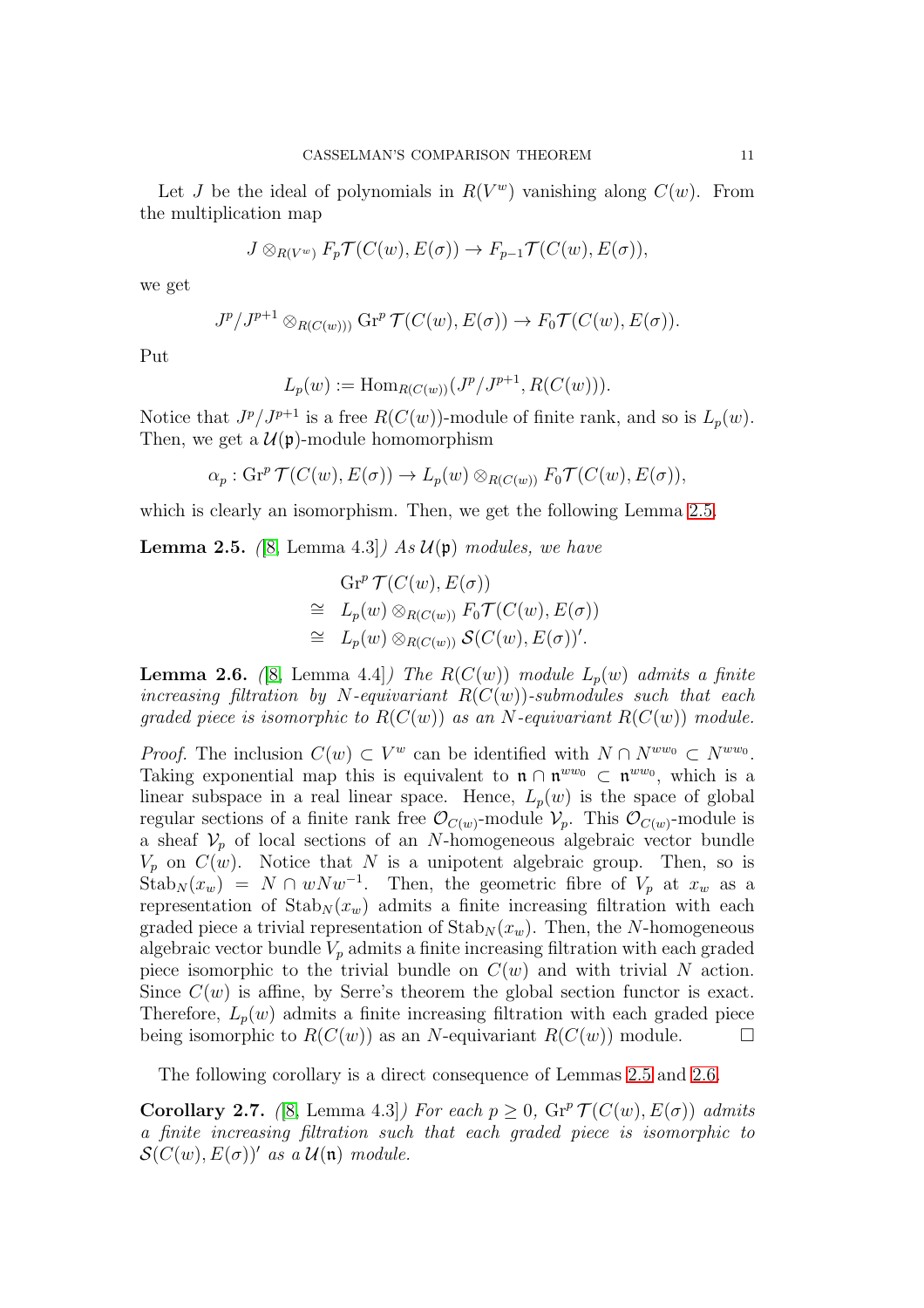#### 3. Casselman-Jacquet modules

<span id="page-11-0"></span>Let  $\mathfrak n'$  be a nilpotent complex Lie algebra and  $U$  be a complex linear representation of  $\mathcal{U}(\mathfrak{n}')$ . We define

$$
U^{[\mathfrak{n}']} = \{ v \in U : \exists k \in \mathbb{Z}_{>0}, {\mathfrak{n}'}^k \cdot v = 0 \}
$$

and call it the space of nilpotnet elements in U.

Write  $\eta : \mathcal{U}(\mathfrak{n}') \to \mathbb{C}$  for the augmented homomorphism of  $\mathcal{U}(\mathfrak{n}')$  defined by  $\eta(X_1 \cdots X_q) = 0$  for any  $X_1, \ldots, X_q \in \mathfrak{n}'$  whenever  $q > 0$ . Then,

$$
\ker \eta = \mathfrak{n}'\mathcal{U}(\mathfrak{n}') = \mathcal{U}(\mathfrak{n}')\mathfrak{n}'
$$

and it is the augmented ideal of  $\mathcal{U}(\mathfrak{n}')$ .

<span id="page-11-1"></span>**Lemma 3.1.** For any  $v \in V$ , the following conditions are equivalent:

- (1) For some  $k \geq 1$ ,  $(\ker \eta)^k v = 0$ .
- (2) For some  $k \geq 1$ ,  $\mathfrak{n'}^k \cdot v = 0$ .

*Proof.* (2)  $\Rightarrow$  (1). Suppose  $\mathfrak{n}'^k \cdot v = 0$ . Then,  $(\mathcal{U}(\mathfrak{n}') \mathfrak{n}'^k) \cdot v = 0$ . Since  $\mathcal{U}(\mathfrak{n}') = \mathcal{U}_k(\mathfrak{n}') + \mathcal{U}(\mathfrak{n}')\mathfrak{n}'^k$  and  $\dim \mathcal{U}_k(\mathfrak{n}') < \infty$ , we get  $\dim \mathcal{U}(\mathfrak{n}')v < \infty$ . Put  $U := \mathcal{U}(\mathfrak{n}')v$ . Then, U is a finite-dimensional representation of  $\mathcal{U}(\mathfrak{n}')$  and each  $X \in \mathfrak{n}'$  acts on U as a nilpotent endomorphism. By Engel's theorem, there is a filtration  $U = U_0 \supset U_1 \supset \cdots \supset U_k = 0$  of U such that  $\mathfrak{n}'U_i \subset U_{i-1}$   $(1 \leq i \leq k)$ . Then,  $(\ker \eta)U_i \subset U_{i-1}$   $(1 \leq i \leq k)$ . Thus,  $(\ker \eta)^k v = 0$ .  $(1) \Rightarrow (2)$ . It follows from  $\mathfrak{n}' \subset \ker \eta$ .

Alternatively, from the fact  $\mathfrak{n}'\mathcal{U}(\mathfrak{n}') = \mathcal{U}(\mathfrak{n}')\mathfrak{n}'$ , we get ker  $\eta^k = (\mathcal{U}(\mathfrak{n}')\mathfrak{n}')^k =$  $\mathcal{U}(\mathfrak{n}')\mathfrak{n}'^k$ . Then, if follows that  $(1) \Leftrightarrow (2)$  in Lemma [3.1.](#page-11-1)

<span id="page-11-2"></span>**Lemma 3.2.** Let V, U be two complex linear representations of  $\mathcal{U}(\mathfrak{n}')$ . Then we have the following assertions:

- (i)  $V^{[\mathfrak{n}']} \otimes U^{[\mathfrak{n}']} \subset (V \otimes U)^{[\mathfrak{n}']}.$
- (ii) If  $V = V^{[\mathfrak{n}']}$ , then  $(V \otimes U)^{[\mathfrak{n}']} = V \otimes U^{[\mathfrak{n}']}.$
- (iii) If  $U = U^{[\mathfrak{n}']}$ , then  $(V \otimes U)^{[\mathfrak{n}']} = V^{[\mathfrak{n}']} \otimes U$ .

Proof. (i) is obvious. (ii) and (iii) are similar. We show (ii) below. Suppose that  $V = V^{[\mathfrak{n}']}$ . For each  $k \geq 1$ , put

$$
V_k = \{ v \in V : (\ker \eta)^k v = 0 \}.
$$

Then,  $\mathfrak{n}'V_k \subset V_{k-1}$  for each  $k \geq 1$ . By Lemma [3.1,](#page-11-1) we have

$$
V_k = \{ v \in V : {\mathfrak n'}^k v = 0 \}.
$$

Then,

$$
0 = V_0 \subset V_1 \subset \cdots \subset V_k \subset \cdots
$$

is an exhaustive ascending filtration of V by the assumption  $V = V^{[n']}$ . Let x be an element in  $(V \otimes U)^{[n']}$ . From the above, we can find a set of linearly independent elements  $\{v_i : 1 \le i \le k\}$  of V such that

$$
(\ker \eta)v_i \subset \operatorname{span}\{v_j : 1 \le j \le i - 1\}
$$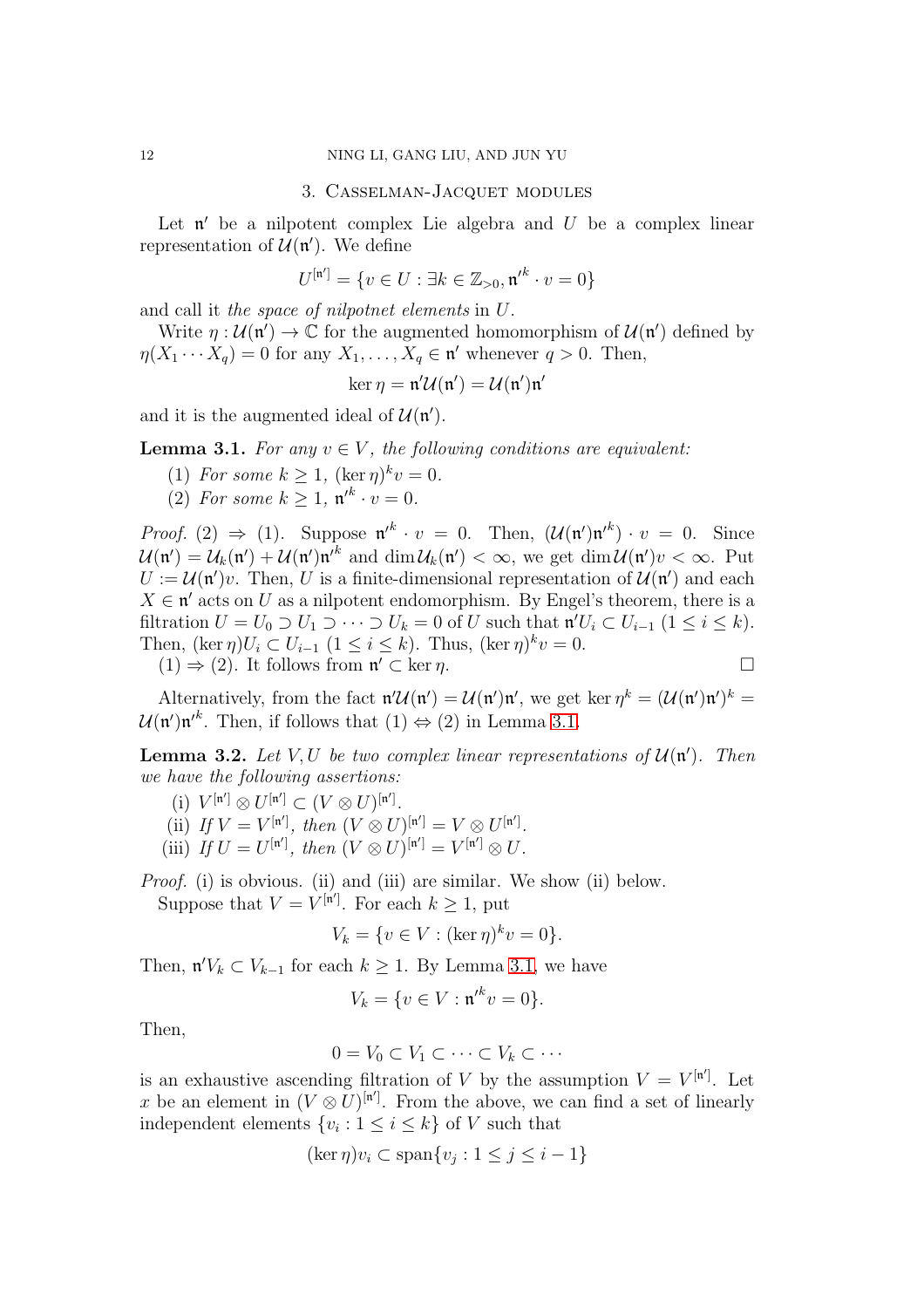for each  $i$   $(1 \leq i \leq k)$  and  $x \in \text{span}\{v_j : 1 \leq j \leq k\} \otimes U$ . Write

$$
x = \sum_{1 \le j \le k} v_j \otimes u_j
$$

where  $u_j \in U$   $(1 \leq j \leq k)$ . Projecting to

$$
(\operatorname{span}\{v_j: 1 \le j \le k\} / \operatorname{span}\{v_j: 1 \le j \le k - 1\}) \otimes U,
$$

we get that  $v_k \otimes u_k$  is annihilated by a power of ker  $\eta$  in this quotient module of  $\text{span}\{v_j: 1 \leq j \leq k\} \otimes U$ . Since  $\text{span}\{v_j: 1 \leq j \leq k\} / \text{span}\{v_j: 1 \leq j \leq k-1\}$ is isomorphic to the trivial representation of  $\mathcal{U}(\mathfrak{n}')$ , we get  $u_k \in U^{[\mathfrak{n}']}$ . Then by (i), we have  $v_k \otimes u_k \in (V \otimes U)^{[n']}$ . Thus,

$$
\sum_{1 \le j \le k-1} v_j \otimes u_j \in (V \otimes U)^{[n']}.
$$

Inductively, we show that  $u_{k-1}, \ldots, u_1$  are all in  $U^{[n']}$ . Hence,  $x \in V \otimes U^{[n']}$ .  $\Box$ 

For a  $\mathcal{U}(\mathfrak{p})$ -module V, we call  $V^{[\mathfrak{n}]}$  the Casselman-Jacquet module of V. Then,  $V^{[n]}$  is still a  $\mathcal{U}(\mathfrak{p})$ -module, and  $\mathfrak{n}$  acts on it locally nilpotently in the sense that: for any  $v \in V^{[n]}$ ,  $\mathcal{U}(\mathfrak{n}) \cdot v$  is a finite-dimensional space. Moreover, if V is a  $\mathcal{U}(\mathfrak{g})$ -module, then so is  $V^{[\mathfrak{n}]}([\mathfrak{b}])$ . It is clear that the functor  $V \to V^{[\mathfrak{n}]}$ is left exact. However, it is not right exact in general. The goal of this section is to show that the fuctor  $V \to V^{[n]}$  preserves exactness of some short exact sequences arising in §[2.](#page-6-0)

Let U be a Zariski closed subgroup of N. In [\[8,](#page-26-8) p. 169] there is a definition of polynomials on the affine space  $N/U$ : a smooth function f on  $N/U$  is called a polynomial if its annihilator in  $\mathcal{U}(\mathfrak{n})$  contains  $\mathfrak{n}^k$  for some  $k \geq 1$ . The notions of polynomial and regular function coincide in this case, as the following Lemma [3.3](#page-12-0) shows. Lemma [3.3](#page-12-0) is an adjustment of [\[1,](#page-25-6) Proposition A.4]. The same proof as that in [\[1\]](#page-25-6) works. Define a distribution  $\delta_{N/U}$  on  $N/U$  by

$$
\delta_{N/U}(f) = \int_{N/U} f(x) \, \mathrm{d}x
$$

for any  $f \in C_c^{\infty}(N/U)$ , where dx is a fixed N invariant measure on  $N/U$ .

<span id="page-12-0"></span>**Lemma 3.3.** (1, Proposition A.4)) We have the following assertions.

- (i) For any  $k \geq 1$ , there exists  $l \geq 1$  such that if a distribution T on N/U satisfies  $\mathfrak{n}^k T = 0$ , then  $T \in R_l(N/U) \delta_{N/U}$ .
- (ii) For any  $l \geq 1$ , there exists  $k \geq 1$  such that  $\mathfrak{n}^k(R_l(N/U)\delta_{N/U}) = 0$ .

Let  $w \in W$ . For  $f \in R(C(w))$  and  $u' \in V^*_{\sigma}$ , define a distribution  $(f \otimes$  $u' \delta_{C(w)} \in \mathcal{S}(C(w), E(\sigma))'$  by setting

$$
\langle (f \otimes u') \delta_{C(w)}, g \rangle = \int_{N \cap N^{ww_0}} f(y \dot{w} P) u'(g(y)) dy
$$

for all  $q \in \mathcal{S}(C(w), E(\sigma))$ , where dy is a volume form on  $N \cap N^{ww_0}$  which induces an N invariant measure dx on  $C(w) = N/N \cap N^w \cong N \cap N^{ww_0}$  and g is regarded as a function on N. Choose a basis  $\{v_1, \ldots, v_m\}$  of  $V_{\sigma}$  and let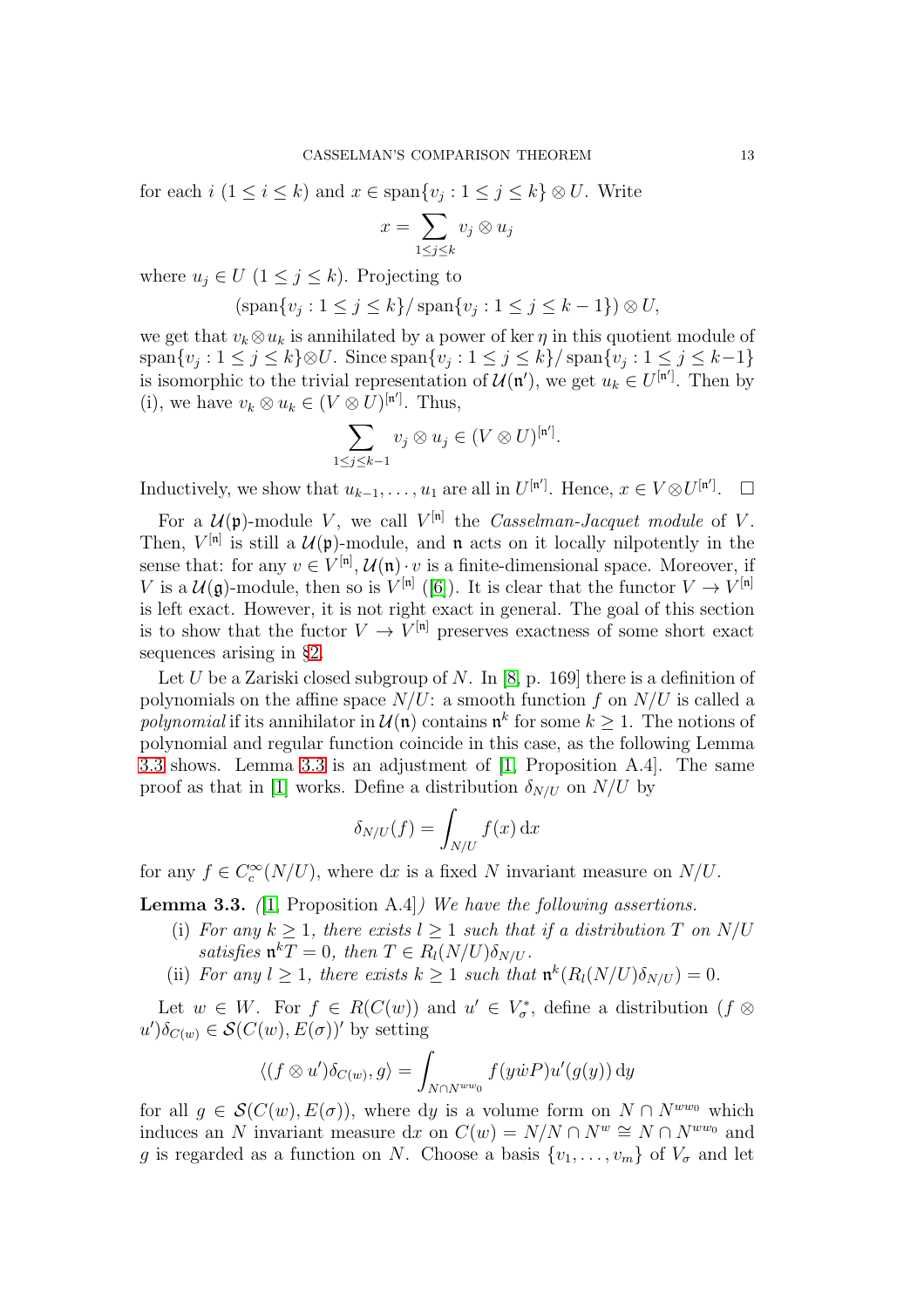$\{\alpha_1,\ldots,\alpha_m\}$  be the dual basis of  $V^*_{\sigma}$ . For any  $v \in V_{\sigma}$  and  $\alpha \in V^*_{\sigma}$ , define the matrix coefficient

$$
\tilde{c}_{\alpha,v}(x) = \langle \alpha, x^{-1} \cdot v \rangle = c_{\alpha,v}(x^{-1}), \ \forall x \in P.
$$

<span id="page-13-1"></span>**Lemma 3.4.** For each  $w \in W$ , we have

$$
\mathcal{S}(C(w), E(\sigma))'^{[n]} = (R(C(w)) \otimes V_{\sigma}^*) \delta_{C(w)}.
$$

*Proof.* Due to the fact that N is a unipotent group and  $V_{\sigma}$  is finite-dimensional algebraic representation of P, we have  $V_{\sigma}^{[\mathfrak{n}\cap\mathfrak{n}^{ww_0}]} = V_{\sigma}$ . Note that  $C(w) \cong$  $N \cap N^{ww_0}$  and  $E(\sigma)|_{C(w)}$  is a trivial  $N \cap N^{ww_0}$ -equivariant bundle. Then,

$$
\mathcal{S}(C(w),E(\sigma))'^{[\mathfrak{n}]} \subset \mathcal{S}(C(w),E(\sigma))'^{[\mathfrak{n} \cap \mathfrak{n}^{ww_0}]} = \mathcal{S}(C(w)))'^{[\mathfrak{n} \cap \mathfrak{n}^{ww_0}]} \otimes V_{\sigma}^*
$$

by Lemma [3.2](#page-11-2) (iii) and

$$
\mathcal{S}(C(w))^{'[\mathfrak{n}\cap\mathfrak{n}^{ww_0}]}=R(C(w))\delta_{C(w)}
$$

by Lemma [3.3.](#page-12-0) Thus,

<span id="page-13-0"></span>(6) 
$$
\mathcal{S}(C(w), E(\sigma))'^{[n]} \subset (R(C(w))\delta_{C(w)}) \otimes V_{\sigma}^* = (R(C(w)) \otimes V_{\sigma}^*)\delta_{C(w)}.
$$

Define a representation  $(\dot{w}\sigma, V_{\dot{w}\sigma})$  of  $N \cap N^w$  whose underlying space is  $V_{\sigma}$ and the group action is given by

$$
(\dot{w}\sigma)(x) = \sigma(\dot{w}^{-1}x\dot{w}), \forall x \in N \cap N^w.
$$

Then, we have

$$
E(\sigma)|_{C(w)} \cong N \times_{N \cap N^w} V_{\dot{w}\sigma}
$$

via the identification  $C(w) \cong N/N \cap N^w$ . Recall that a section of the dual bundle  $N \times_{N \cap N^w} V_{\dot{w}\sigma}^*$  may be identified with a function  $h: N \to V_{\dot{w}\sigma}^*$  such that

$$
h(nn') = (\dot{w}\sigma^*(n'^{-1}))h(n), \ \forall (n, n') \in N \times (N \cap N^w).
$$

Write  $R_{\dot{w}\sigma}$  for the space of such sections  $h: N \to V^*_{\dot{w}\sigma}$  such that  $\langle h(x), v \rangle$  is a regular function on N for any fixed vector  $v \in V_{\sigma} = V_{\dot{w}\sigma}$ . We may identify a section  $g \in \mathcal{S}(C(w), E(\sigma)|_{C(w)})$  with a function  $g: N \to V_{w\sigma}$  such that

$$
g(nn') = (\dot{w}\sigma(n'^{-1}))g(n), \ \forall (n, n') \in N \times (N \cap N^w)
$$

and  $\langle \alpha, g(x) \rangle$  is a Schwartz function on  $N \cap N^{ww_0}$  for any fixed vector  $\alpha \in$  $V^*_{\sigma} = V^*_{\dot{w}\sigma}$ . For any section  $h \in R_{\dot{w}\sigma}$  and any section  $g \in \mathcal{S}(C(w), E(\sigma)|_{C(w)})$ , define

$$
(h \otimes g)(x) = \langle h(x), g(x) \rangle, \forall x \in N.
$$

where  $\langle \cdot, \cdot \rangle$  is the pairing  $V^*_{\sigma} \times V_{\sigma} \to \mathbb{C}$ . Then,

$$
(h \otimes g)(nn') = (h \otimes g)(n), \forall (n, n') \in N \times (N \cap N^{w}).
$$

Thus,  $h \otimes g$  represents a function on  $C(w) \cong N/(N \cap N^w)$  and it is a Schwartz function. Hence, we can define

$$
\langle h, g \rangle = \int_{C(w)} (h \otimes g)(x) \, dx = \int_{N \cap N^{ww_0}} (h \otimes g)(y) \, dy.
$$

For any  $f \in R(C(w))$  and  $u' \in V^*_{\sigma}$ , define  $f \otimes u' : N \to V_{\dot{w}\sigma}$  by setting  $(f \otimes u')(nn') = f(n\dot{w}P)(\dot{w}\sigma^*(n'^{-1})u'), \ \forall (n,n') \in (N \cap N^{ww_0}) \times (N \cap N^w).$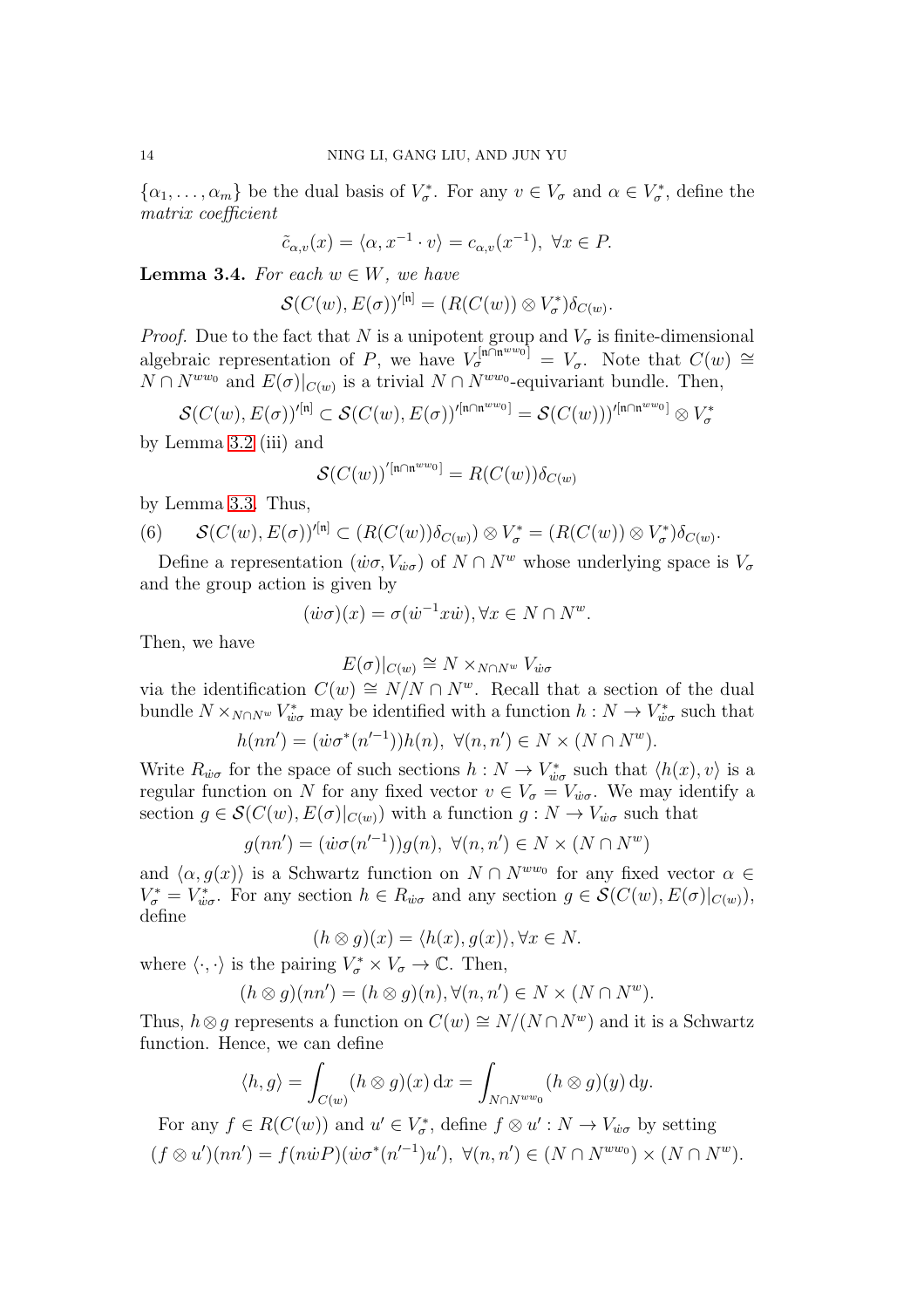Then,  $f \otimes u' \in R_{\dot{w}\sigma}$ . Due to the fact that  $C(w) \cong N/(N \cap N^w) \cong N \cap N^{ww_0}$ , the map

$$
(f \otimes u')\delta_{C(w)} \mapsto f \otimes u', \ f \in R(C(w)), u' \in V_{\sigma}^*
$$

gives a bijection

$$
(R(C(w))\otimes V^*_{\sigma})\delta_{C(w)}\cong R_{\dot{w}\sigma}.
$$

Moreover, we have

$$
\langle (f \otimes u')\delta_{C(w)}, g \rangle = \langle f \otimes u', g \rangle
$$

for any  $f \in R(C(w))$ , any  $u' \in V^*_{\sigma}$  and any  $g \in \mathcal{S}(C(w), E(\sigma)|_{C(w)})$ . Therefore, the  $\mathcal{U}(\mathfrak{n})$  representations  $(R(C(w)) \otimes V^*_{\sigma})\delta_{C(w)}$  and  $R_{w\sigma}$  are isomorphic.

When N acts trivially on  $V_{\sigma}$ ,  $R_{\dot{w}\sigma}$  is isomorphic to the direct sum of dim  $V_{\sigma}$ copies of  $R(C(w))$ . By Lemma [3.3](#page-12-0) (ii), each section  $h \in R_{\dot{w}\sigma}$  is annihilated by  $\mathfrak{n}^k$  for some  $k \geq 1$ . Then,

$$
(R(C(w))\otimes V_{\sigma}^*)\delta_{C(w)}\subset \mathcal{S}(C(w),E(\sigma))'^{[n]}.
$$

In general, take a composition series

$$
0 = V_0 \subset V_1 \subset \cdots \subset V_s = V_\sigma
$$

of  $V_{\sigma}$  and write  $\sigma_i$  for the representation of P on  $V_i/V_{i-1}$   $(1 \leq i \leq s)$ . Accordingly, we have a filtration

$$
0 = R_{\dot{w}\sigma_0} \subset R_{\dot{w}\sigma_1} \subset \cdots \subset R_{\dot{w}\sigma_s} = R_{\dot{w}\sigma}.
$$

For each  $i$  (1 ≤ i ≤ s), since  $V_i/V_{i-1}$  is an irreducible algebraic representation of P, then N acts trivially on it. Hence, any element of  $R_{\dot{w}\sigma_i}/R_{\dot{w}\sigma_{i-1}} \cong R_{\dot{w}(\sigma_i/\sigma_{i-1})}$ is annihilated by  $\mathfrak{n}^k$  for some  $k \geq 1$ . Then, any element of  $R_{\dot{w}\sigma}$  is annihilated by  $\mathfrak{n}^k$  for some  $k \geq 1$ . Thus,

(7) 
$$
(R(C(w))\otimes V^*_{\sigma})\delta_{C(w)}\subset \mathcal{S}(C(w),E(\sigma))'^{[n]}.
$$

Combining [\(6\)](#page-13-0) and [\(7\)](#page-14-0), we get

<span id="page-14-0"></span>
$$
\mathcal{S}(C(w), E(\sigma))'^{[n]} = (R(C(w)) \otimes V_{\sigma}^*)\delta_{C(w)}.
$$

<span id="page-14-3"></span>Set

(8) 
$$
J_{w,\sigma} = \text{span}\{\tilde{L}_Y((f \otimes u')\delta_{C(w)}) : Y \in \mathcal{U}(\mathfrak{n}^{ww_0} \cap \bar{\mathfrak{n}}), f \in R(C(w)), u' \in V_{\sigma}^*\}.
$$

The following Lemma [3.5](#page-14-1) follows from results in [\[1,](#page-25-6) §2 and §3]. Since Lemma [3.7](#page-16-0) below does not directly follow from results in [\[1\]](#page-25-6), we give a complete proof for Lemma [3.5](#page-14-1) which can be adjusted to show Lemma [3.7.](#page-16-0)

<span id="page-14-1"></span>**Lemma 3.5.** For each  $w \in W$ , we have

<span id="page-14-2"></span>
$$
\mathcal{T}(C(w), E(\sigma))^{\mathfrak{[n]}} = J_{w,\sigma}.
$$

Proof. Put

(9) 
$$
J'_{w,\sigma} = \text{span}\{\tilde{L}_Y((f \otimes u')\delta_{C(w)}) : Y \in \mathcal{U}(\mathfrak{g}), f \in R(C(w)), u' \in V^*_{\sigma}\}.
$$

Then, it is clear that

$$
(10) \t\t J_{w,\sigma} \subset J'_{w,\sigma}.
$$

 $\Box$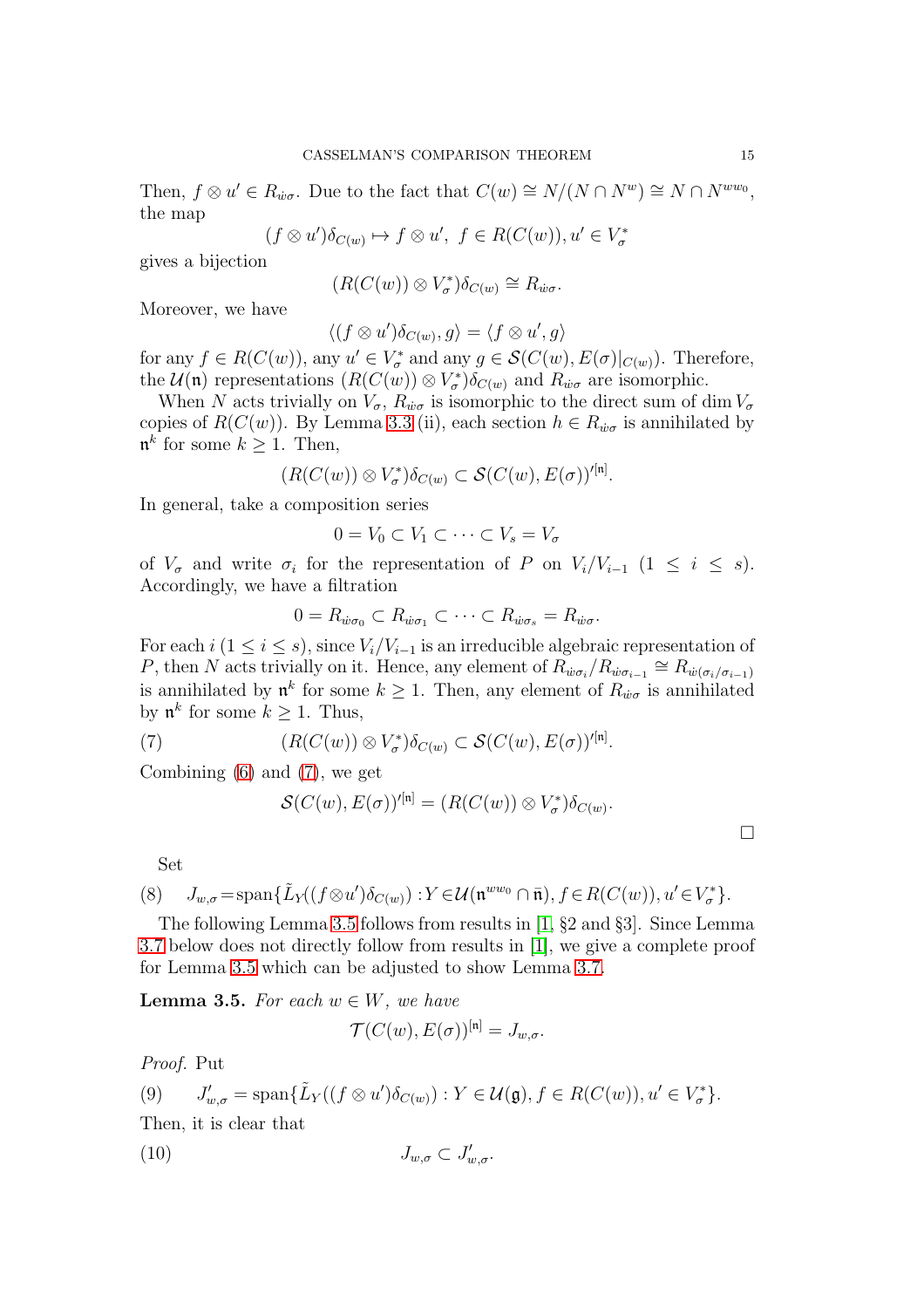By Lemma [3.4,](#page-13-1)  $J'_{w,\sigma}$  is a quotient of  $\mathcal{U}(\mathfrak{g}) \otimes_{\mathbb{C}} F_0 \mathcal{T}(C(w), E(\sigma))^{\prime [n]}$  as a representation of  $\mathcal{U}(\mathfrak{n})$ . Since each element of  $\mathcal{U}(\mathfrak{g})$  (or  $F_0\mathcal{T}(C(w), E(\sigma))^{\prime[\mathfrak{n}]})$  is annihilated by a power of  $\mathfrak n$ , by Lemma [3.2](#page-11-2) (i) we have

(11) 
$$
J'_{w,\sigma} \subset \mathcal{T}(C(w), E(\sigma))^{\mathfrak{[n]}}.
$$

By Lemma [2.4](#page-9-0) (ii), we have

<span id="page-15-1"></span>
$$
\mathcal{T}(C(w),E(\sigma))\cong\mathcal{U}(\mathfrak{n}^{ww_0}\cap\bar{\mathfrak{n}})\otimes_{\mathbb{C}}F_0\mathcal{T}(C(w),E(\sigma)).
$$

Take an element  $H \in \mathfrak{a}_0$  such that  $\alpha(H) \in \mathbb{Z}_{>0}$  for each root  $\alpha \in \Phi^+(\mathfrak{g}, \mathfrak{a})$ . The conjugation action of H on  $\mathcal{U}(\mathfrak{g})$  gives a grading

$$
\mathcal{U}(\mathfrak{g})=\sum_{k\in\mathbb{Z}}\mathcal{U}(\mathfrak{g})[k]
$$

defined by

$$
\mathcal{U}(\mathfrak{g})[k] = \{ Y \in \mathcal{U}(\mathfrak{g}) : HY - YH = kY \}.
$$

Put

$$
\mathcal{U}(\mathfrak{n}^{ww_0}\cap\bar{\mathfrak{n}})[k]=\mathcal{U}(\mathfrak{n}^{ww_0}\cap\bar{\mathfrak{n}})\cap\mathcal{U}(\mathfrak{g})[k].
$$

Since H normalizes  $\mathfrak{n}^{ww_0} \cap \bar{\mathfrak{n}}$  and  $\bar{\mathfrak{n}}$  is the sum of H-eigenspaces of negative eigenvalues, we have a grading

$$
\mathcal{U}(\mathfrak{n}^{ww_0}\cap\bar{\mathfrak{n}})=\sum_{k\in\mathbb{Z}_{\geq 0}}\mathcal{U}(\mathfrak{n}^{ww_0}\cap\bar{\mathfrak{n}})[-k].
$$

For each  $k \in \mathbb{Z}_{\geq 0}$ , put

(12) 
$$
J_{w,\sigma,k}
$$
 = span{  $\tilde{L}_Y T : Y \in \mathcal{U}(\mathfrak{n}^{ww_0} \cap \bar{\mathfrak{n}})[-k'], k' \leq k, T \in F_0 \mathcal{T}(C(w), E(\sigma)) \}$ .  
Then,

<span id="page-15-0"></span> $\mathbb{C} = J_{w,\sigma,0} \subset \cdots J_{w,\sigma,k} \subset \cdots$ 

form an exhaustive ascending filtration of  $\mathcal{T}(C(w), E(\sigma))$ .

We show that: for each  $k \geq 0$ ,

(13) 
$$
Y(\tilde{L}_{Y'}Y) \in \tilde{L}_{Y'}(YT) + J_{w,\sigma,k-1}
$$

for any  $Y \in \mathfrak{n}^{ww_0} \cap \mathfrak{n}, Y' \in \mathcal{U}(\mathfrak{n}^{ww_0} \cap \bar{\mathfrak{n}})[k]$  and  $T \in F_0 \mathcal{T}(C(w), E(\sigma))$ . Prove by induction on k. When  $k = 0$ , this is clear. Let  $k_0 \ge 1$  and suppose [\(13\)](#page-15-0) holds when  $k < k_0$ . When  $k = k_0$ , we have

<span id="page-15-2"></span>(14) 
$$
Y(\tilde{L}_{Y_1\cdots Y_l}T) = \sum_{1 \leq i \leq l} (Y_1 \cdots Y_{i-1}[Y,Y_i]) \tilde{L}_{Y_{i+1}\cdots Y_l}T + (Y_1 \cdots Y_l Y)T.
$$

for any  $Y_1, \ldots, Y_l \in \mathfrak{n}^{ww_0} \cap \bar{\mathfrak{n}}, Y \in \mathfrak{n}^{ww_0} \cap \mathfrak{n}$  and  $T \in F_0\mathcal{T}(C(w), E(\sigma))$ . Without loss of generality we assume that  $Y, Y_1, \ldots, Y_l$  are all a-weight vectors. For each  $i$  ( $1 \leq i \leq k$ ), [Y, Y<sub>i</sub>] is an **a**-weight vector contained in  $\mathfrak{n}^{ww_0}$ . Thus,  $[Y, Y_i] \in \mathfrak{n}^{ww_0} \cap \bar{\mathfrak{n}}$  or  $\mathfrak{n}^{ww_0} \cap \mathfrak{n}$ . When  $[Y, Y_i] \in \mathfrak{n}^{ww_0} \cap \bar{\mathfrak{n}}$ , the H-weight of  $Y_1 \cdots Y_{i-1} [Y, Y_i] Y_{i+1} \cdots Y_l$  is bigger than  $-k_0$ . Then,

$$
(Y_1 \cdots Y_{i-1}[Y, Y_i]) \tilde{L}_{Y_{i+1} \cdots Y_l} T = \tilde{L}_{Y_1 \cdots Y_{i-1}[Y, Y_i]Y_{i+1} \cdots Y_l} T \in J_{w, \sigma, k_0 - 1}.
$$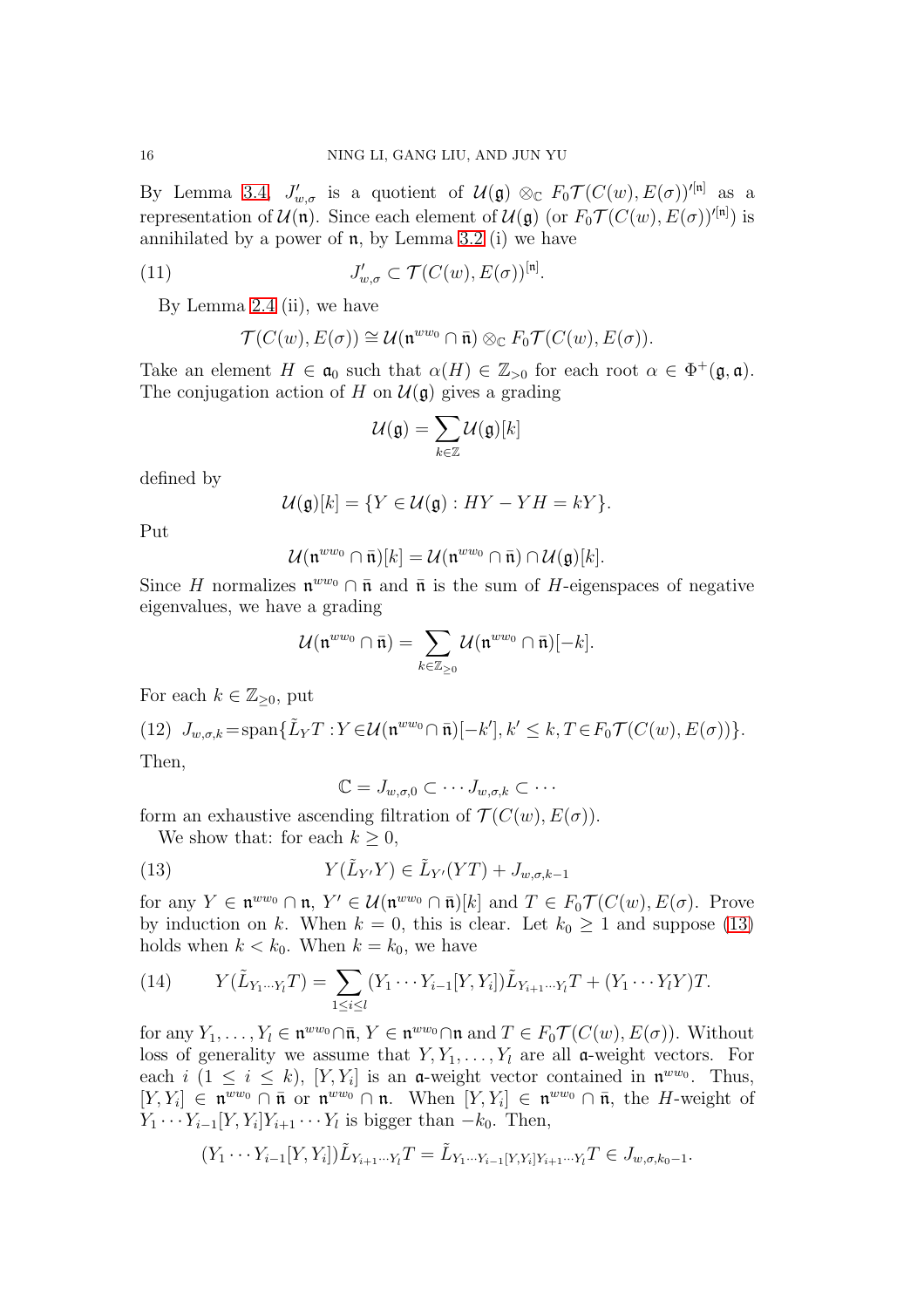When  $[Y, Y_i] \in \mathfrak{n}^{ww_0} \cap \mathfrak{n}$ , let  $-k_1$  be the H-weight of  $Y_1 \cdots Y_{i-1}$  and let  $-k_2$  be the *H*-weight of  $Y_{i+1} \cdots Y_l$ . Then,  $k_1 + k_2 < k_0$ . By induction we have

$$
[Y,Y_i]\tilde{L}_{Y_{i+1}\cdots Y_l}T\in J_{w,\sigma,k_2}.
$$

Then,

$$
(Y_1 \cdots Y_{i-1}[Y, Y_i]) \tilde{L}_{Y_{i+1} \cdots Y_l} T \in J_{w, \sigma, k_0 - 1}.
$$

For the last term, we have

$$
(Y_1 \cdots Y_l Y)T = \tilde{L}_{Y_1 \cdots Y_l}(YT).
$$

This finishes the proof of [\(13\)](#page-15-0).

From [\(13\)](#page-15-0), we get

$$
J_{w,\sigma,k}^{[\mathfrak{n}^{ww_0}\cap\mathfrak{n}]} \subset (\mathcal{U}(\mathfrak{n}^{ww_0}\cap\bar{\mathfrak{n}})[k])F_0\mathcal{T}(C(w),E(\sigma)^{[\mathfrak{n}^{ww_0}\cap\mathfrak{n}]}+J_{w,\sigma,k-1}.
$$

By the proof of Lemma [3.4,](#page-13-1) we have

$$
F_0 \mathcal{T}(C(w), E(\sigma)^{[\mathfrak{n}^{ww_0}\cap\mathfrak{n}]}=F_0 \mathcal{T}(C(w), E(\sigma)^{[\mathfrak{n}]}=(R(C(w))\otimes V_{\sigma}^*)\delta_{C(w)}.
$$

Then,

$$
J_{w,\sigma,k}^{[\mathfrak{n}^{ww_0}\cap\mathfrak{n}]} \subset J_{w,\sigma}+J_{w,\sigma,k-1}.
$$

By [\(10\)](#page-14-2) and [\(11\)](#page-15-1), each element of  $J_{w,\sigma}$  is annihilated by a power of **n**. Then,

$$
J_{w,\sigma,k}^{[\mathfrak{n}^{ww_0}\cap\mathfrak{n}]} \subset J_{w,\sigma}+J_{w,\sigma,k-1}^{[\mathfrak{n}^{ww_0}\cap\mathfrak{n}]}.
$$

Proving by induction on  $k$ , we get

<span id="page-16-1"></span>
$$
\mathcal{T}(C(w),E(\sigma))^{\left[\mathfrak{n}^{ww_0}\cap\mathfrak{n}\right]}\subset J_{w,\sigma}.
$$

Thus,

(15) 
$$
\mathcal{T}(C(w), E(\sigma))^{\lbrack \mathfrak{n} \rbrack} \subset J_{w,\sigma}.
$$

Combining  $(10)$ ,  $(11)$  and  $(15)$ , we get

$$
\mathcal{T}(C(w), E(\sigma))^{\mathfrak{[n]}} = J_{w,\sigma} = J'_{w,\sigma}.
$$

<span id="page-16-2"></span>For each  $p$ , set

(16) 
$$
J_{p,w,\sigma} = \text{span}\{\tilde{L}_Y((f \otimes u')\delta_{C(w)}) : Y \in \mathcal{U}_p(\mathfrak{n}^{ww_0} \cap \bar{\mathfrak{n}}), f \in R(C(w)), u' \in V^*_{\sigma}\}.
$$

<span id="page-16-3"></span>**Lemma 3.6.** For each  $w \in W$  and each  $p \in \mathbb{Z}$ , we have

$$
F_p \mathcal{T}(C(w), E(\sigma))^{\mathfrak{[n]}} = J_{p,w,\sigma}.
$$

Proof. By Lemma [3.5,](#page-14-1) we have

$$
F_p \mathcal{T}(C(w), E(\sigma))^{\mathfrak{[n]}} \\
= F_p \mathcal{T}(C(w), E(\sigma)) \cap \mathcal{T}(C(w), E(\sigma))^{\mathfrak{[n]}} \\
= F_p \mathcal{T}(C(w), E(\sigma)) \cap J_{w, \sigma}.
$$

By Lemma [2.4](#page-9-0) (ii), [\(8\)](#page-14-3) and [\(16\)](#page-16-2), the latter is equal to  $J_{p,w,\sigma}$ .

<span id="page-16-0"></span>**Lemma 3.7.** For any  $w \in W$  and each  $p \in \mathbb{Z}$ , we have

$$
\operatorname{Gr}^p \mathcal{T}(C(w), E(\sigma))^{\left[n\right]} = J_{p,w,\sigma}/J_{p-1,w,\sigma}.
$$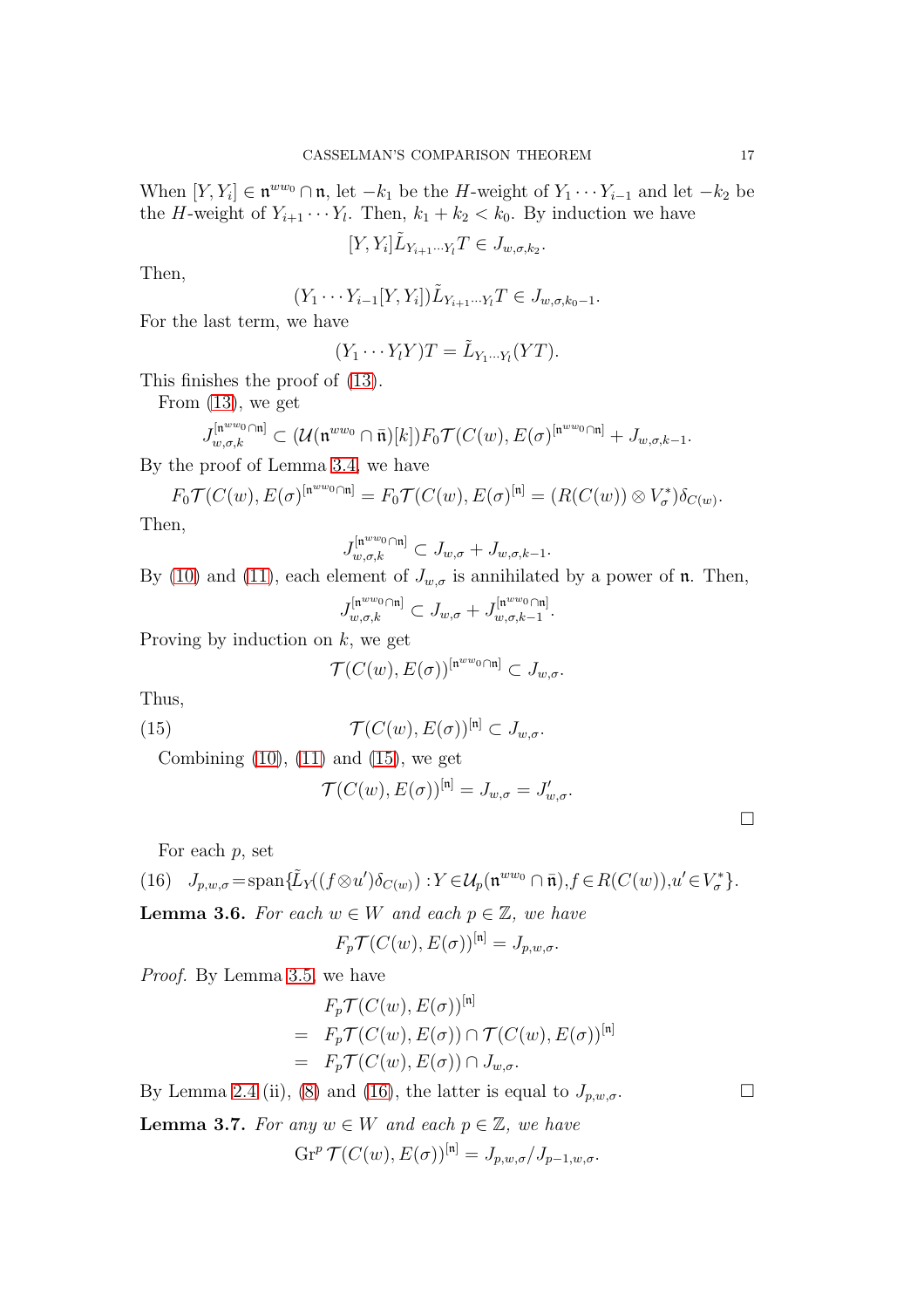Proof. There is a short exact sequence

$$
0 \to F_{p-1} \mathcal{T}(C(w), E(\sigma)) \to F_p \mathcal{T}(C(w), E(\sigma)) \to \text{Gr}^p \mathcal{T}(C(w), E(\sigma)) \to 0.
$$

By the left exactness of the Casselman-Jacquet functor and Lemma [3.6,](#page-16-3) it suffices to show the following assertion: each element in  $\mathrm{Gr}^p \mathcal{T}(C(w), E(\sigma))^{\mathfrak{[n]}}$ is the image of some element of  $J_{p,w,\sigma}$  in  $\mathrm{Gr}^p\mathcal{T}(C(w),E(\sigma)).$ 

By Lemma [2.4,](#page-9-0) we have

Gr<sup>p</sup> (17) T (C(w), E(σ)) = FpT (C(w), E(σ))/Fp−1T (C(w), E(σ)) ∼= Up(n ww<sup>0</sup> ∩ n¯)F0T (C(w), E(σ))/Up−1(n ww<sup>0</sup> ∩ n¯)F0T (C(w), E(σ)) ∼= (Up(n ww<sup>0</sup> ∩ n¯)/Up−1(n ww<sup>0</sup> ∩ n¯)) ⊗<sup>C</sup> F0T (C(w), E(σ)).

Following the proof of Lemma [3.5,](#page-14-1) we write

$$
\mathcal{U}_p(\mathfrak{n}^{ww_0}\cap \bar{\mathfrak{n}})[k]=\mathcal{U}_p(\mathfrak{n}^{ww_0}\cap \bar{\mathfrak{n}})\cap \mathcal{U}(\mathfrak{n}^{ww_0}\cap \bar{\mathfrak{n}})[k]
$$

and put

(18) 
$$
J_{p,w,\sigma,k} = \text{span}\{\tilde{L}_Y T : Y \in \mathcal{U}_p(\mathfrak{n}^{ww_0} \cap \bar{\mathfrak{n}})[-k'], k' \leq k, T \in F_0 \mathcal{T}(C(w), E(\sigma))\}.
$$
  
Then

Then,

$$
0\subset J_{p,w,\sigma,0}\subset\cdots J_{p,w,\sigma,k}\subset\cdots
$$

form an exhaustive ascending filtration of  $F_p \mathcal{T}(C(w), E(\sigma))$ . Moreover, this filtration is compatible with the corresponding filtration of  $F_{p-1} \mathcal{T}(C(w), E(\sigma))$ in the sense that

$$
J_{p,w,\sigma,k} \cap F_{p-1} \mathcal{T}(C(w), E(\sigma)) = J_{p-1,w,\sigma,k}.
$$

Then,

$$
J_{p,w,\sigma,k} + F_{p-1} \mathcal{T}(C(w), E(\sigma))/F_{p-1} \mathcal{T}(C(w), E(\sigma)) \cong J_{p,w,\sigma,k}/J_{p-1,w,\sigma,k}
$$

form an exhaustive filtration of  $\operatorname{Gr}^p \mathcal{T}(C(w), E(\sigma))$ . As in the proof of Lemma [3.5,](#page-14-1) using [\(14\)](#page-15-2) one can show that

$$
((J_{p,w,\sigma,k} + F_{p-1}\mathcal{T}(C(w), E(\sigma))))/F_{p-1}\mathcal{T}(C(w), E(\sigma)))^{[n^{ww_0}\cap n]}
$$
  

$$
(J_{p,w,\sigma} + J_{p,w,\sigma,k-1} + F_{p-1}\mathcal{T}(C(w), E(\sigma)))/F_{p-1}\mathcal{T}(C(w), E(\sigma))
$$

for each  $k \geq 0$ . Taking induction on k, it follows that

$$
(F_p \mathcal{T}(C(w), E(\sigma))/F_{p-1} \mathcal{T}(C(w), E(\sigma)))^{[n^{ww_0}\cap n]}
$$
  

$$
(J_{p,w,\sigma} + F_{p-1} \mathcal{T}(C(w), E(\sigma))) / F_{p-1} \mathcal{T}(C(w), E(\sigma)).
$$

Thus, any element in  $\mathrm{Gr}^p \mathcal{T}(C(w), E(\sigma))^{\mathfrak{[n]}}$  is the image of some element of  $J_{p,w,\sigma}$  in  $\text{Gr}^p\, \mathcal{T}(C(w),E(\sigma)).$ 

<span id="page-17-0"></span>**Lemma 3.8.** For each  $w \in W$  and each  $p \in \mathbb{Z}$ , there is an exact sequence

$$
0 \longrightarrow F_{p-1} \mathcal{T}(C(w), E(\sigma))^{[n]} \longrightarrow F_p \mathcal{T}(C(w), E(\sigma))^{[n]}
$$

$$
\longrightarrow \text{Gr}^p \mathcal{T}(C(w), E(\sigma))^{[n]} \longrightarrow 0.
$$

*Proof.* This follows from Lemmas [3.6](#page-16-3) and [3.7](#page-16-0) directly.  $\Box$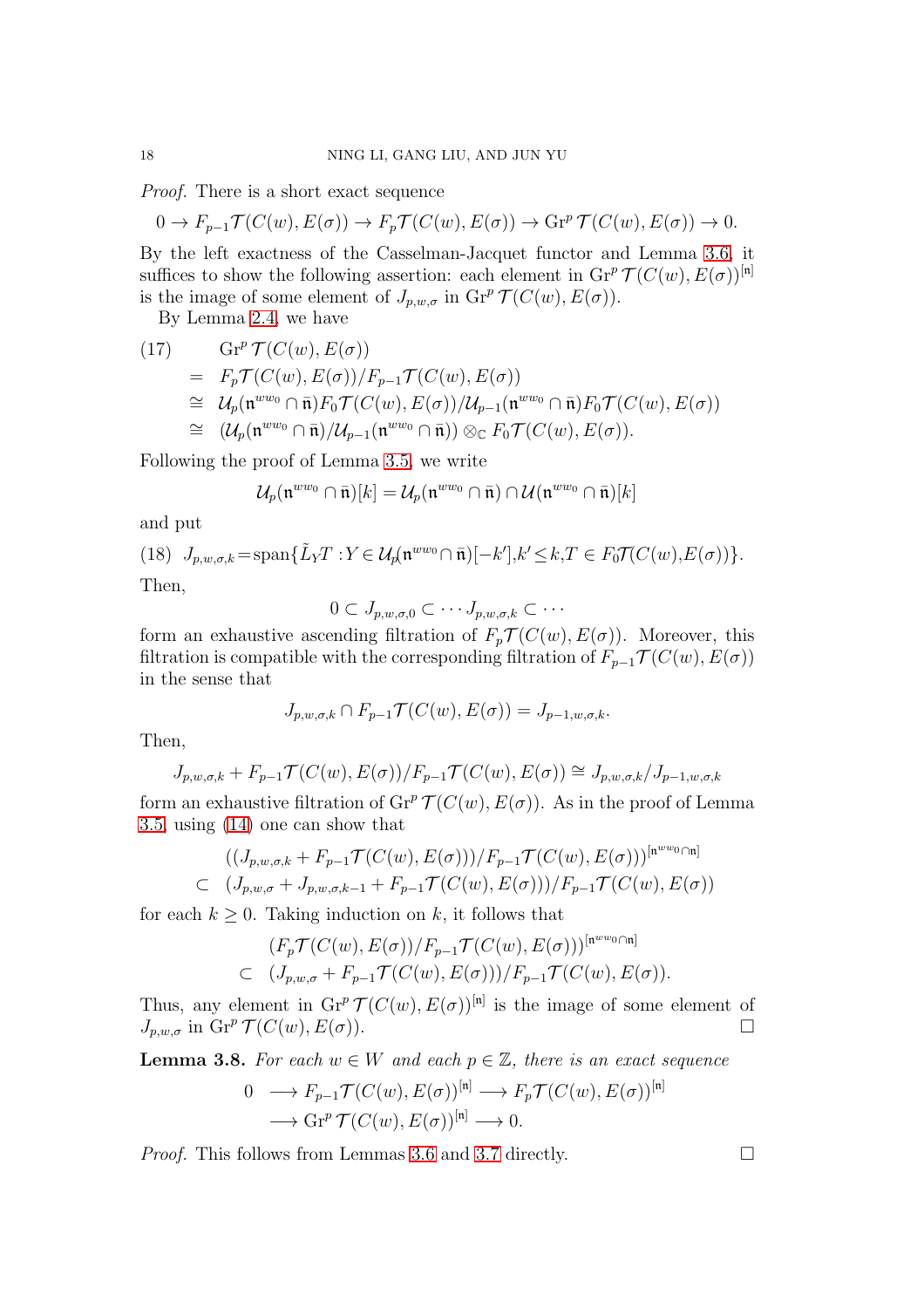<span id="page-18-0"></span>**Lemma 3.9.** For each  $k$ , there is an exact sequence

$$
0 \to I_{k-1,\sigma}^{[\mathfrak{n}]} \to I_{k,\sigma}^{[\mathfrak{n}]} \to (I_{k,\sigma}/I_{k-1,\sigma})^{[\mathfrak{n}]} \to 0.
$$

*Proof.* We only need to show the surjectivity of the map  $I_{k,\sigma}^{[n]} \to (I_{k,\sigma}/I_{k-1,\sigma})^{[n]}$ . By Lemma [3.5,](#page-14-1) we have

$$
(I_{k,\sigma}/I_{k-1,\sigma})^{[\mathfrak{n}]} = \mathcal{T}(C(w_k), E(\sigma))^{[\mathfrak{n}]} = J_{w_k,\sigma}.
$$

Then, it suffices to find a distribution in  $I_{k,\sigma}^{[n]}$  with restriction  $\tilde{L}_Y((f \otimes u')\delta_{C(w_k)})$ on  $V^{w_k}$  for any  $Y \in \mathcal{U}(\mathfrak{g}), f \in R(C(w_k))$  and  $u' \in V^*_{\sigma}$ . This is shown in [\[1,](#page-25-6) Lemma 4.6].

<span id="page-18-1"></span>**Lemma 3.10.** Let  $0 \to \sigma_1 \to \sigma_2 \to \sigma_3 \to 0$  be a short exact sequence of finite-dimensional complex linear representations of P. Then, the sequence

$$
0 \to I(\sigma_1)^{'[\mathfrak{n}]} \to I(\sigma_2)^{'[\mathfrak{n}]} \to I(\sigma_3)^{'[\mathfrak{n}]} \to 0
$$

is exact.

*Proof.* We show that: for each  $k \geq 0$ , the following sequence

$$
0 \to I_{k,\sigma_1}^{[\mathfrak{n}]} \to I_{k,\sigma_2}^{[\mathfrak{n}]} \to I_{k,\sigma_3}^{[\mathfrak{n}]} \to 0
$$

is exact. By the left exactness of the Casselman-Jacquet functor, we only need to show that the map  $I_{k,\sigma_2}^{[n]} \to I_{k,c}^{[n]}$  $\lim_{k,\sigma_3}$  is surjective. When  $k=0$ , we have  $I_{k,\sigma_2}^{[n]} = I_{k,\sigma_3}^{[n]} = 0$ . Hence, the assertion is trivial. Let  $l \geq 1$  and suppose the assertion holds true whenever  $k < l$ . When  $k = l$ , we have the following commutative diagram:

$$
0 \longrightarrow I_{l-1,\sigma_2}^{[n]} \longrightarrow I_{l,\sigma_2}^{[n]} \longrightarrow \mathcal{T}(C(w_l), E(\sigma_2))^{[n]} \longrightarrow 0
$$
  
\n
$$
\downarrow \qquad \qquad \downarrow
$$
  
\n
$$
0 \longrightarrow I_{l-1,\sigma_3}^{[n]} \longrightarrow I_{l,\sigma_3}^{[n]} \longrightarrow \mathcal{T}(C(w_l), E(\sigma_3))^{[n]} \longrightarrow 0.
$$

By Lemma [3.9,](#page-18-0) two horizontal lines of this commutative diagram are short exact sequences. By Lemma [3.5,](#page-14-1) the map

$$
\mathcal{T}(C(w_l), E(\sigma_2))^{\text{[n]}} \to \mathcal{T}(C(w_l), E(\sigma_3))^{\text{[n]}}
$$

is surjective. By hypothesis, the map  $I_{l-1,\sigma_2}^{[n]} \to I_{l-1}^{[n]}$  $\lim_{l=1,\sigma_3}$  is surjective. By the five lemma, the surjectivity of the map  $I_{l,\sigma_2}^{[n]} \rightarrow I_{l,\sigma}^{[n]}$  $\lim_{l,\sigma_3}$  follows. Taking  $k = r$ , we get the conclusion of this lemma.  $\Box$ 

Among results in this section, Lemmas [3.3,](#page-12-0) [3.4,](#page-13-1) [3.5](#page-14-1) and [3.9](#page-18-0) follow from results in [\[1\]](#page-25-6). Let's remark on the connection and the difference between our proof and the proof in [\[1\]](#page-25-6). The hard part in the proof of Lemma [3.4](#page-13-1) is showing that each distribution  $(f \otimes u')\delta_{C(w)}$   $(f \in R(C(w)), u' \in V^*_{\sigma})$  is annihilated by a power of n, which is the content of [\[1,](#page-25-6) §3]. Different with Abe's proof which defined and used a right action of  $\mathcal{U}(\mathfrak{g})$  on  $E(\sigma)$ -distributions, we only use the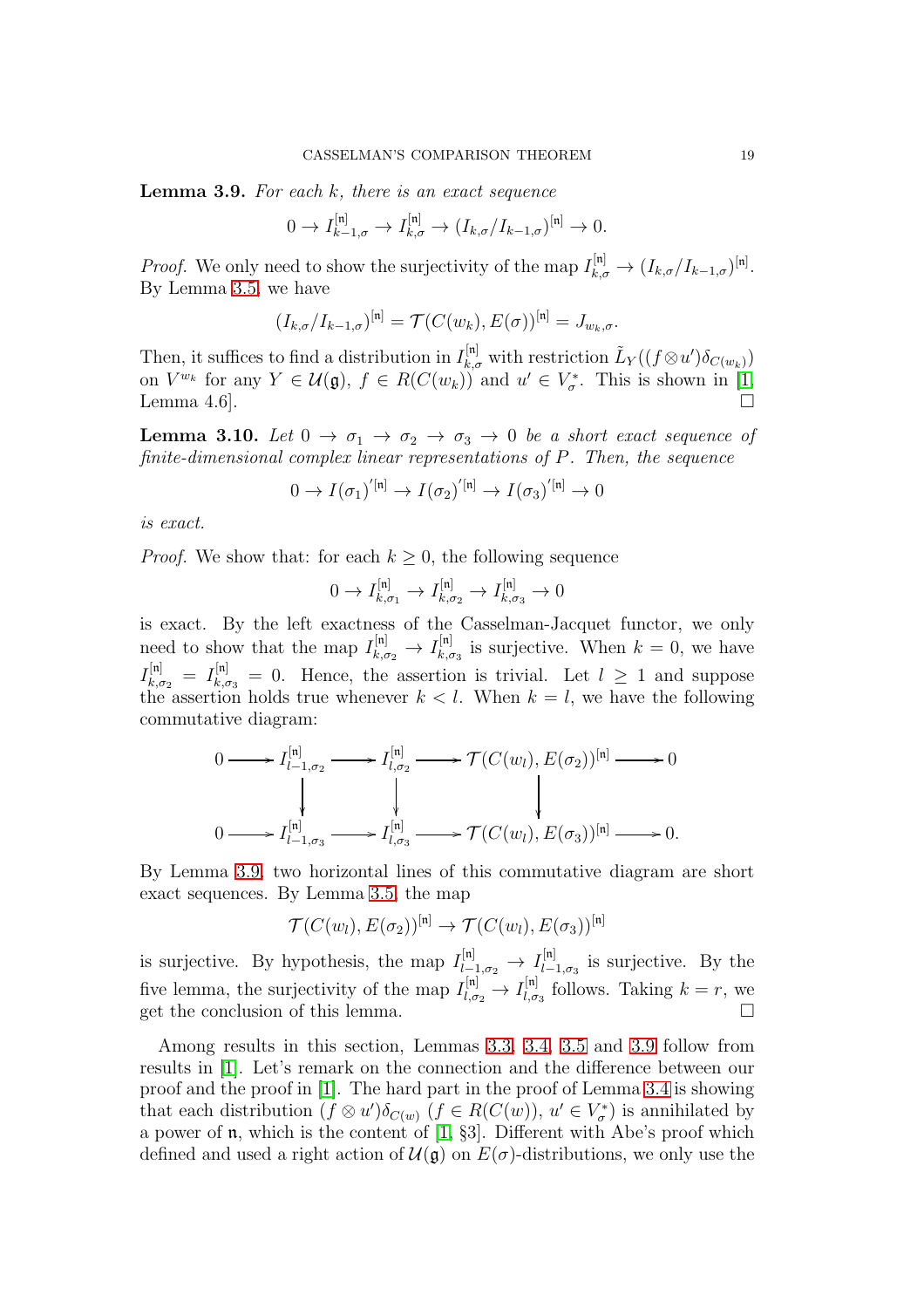left action  $\tilde{L}$  by differential operators. The hard part in the proof of Lemma [3.5](#page-14-1) is showing that

$$
\mathcal{T}(C(w), E(\sigma))^{\mathfrak{[n]}} \subset J_{w,\sigma},
$$

which is the content of  $[1, §2]$ . We avoid the backward induction used in  $[1, \, \, \ldots]$ Lemma 2.9], and use induction on the H-grading degree instead. In another aspect, we consider only principal series rather than representations induced from a general real parabolic subgroup, and only the Casselman-Jacquet functor with respect to the nilradical of a minimal real parabolic subalgebra and the trivial character  $\eta = 1$ . For this reason we avoid complicated computation of differential operator action in [\[1\]](#page-25-6) and use only elementary representation theory.

# <span id="page-19-0"></span>4. A comparison result on nilpotent homogeneous affine **VARIETY**

Let U be a closed linear subgroup of N. The same as in Lemma [3.4](#page-13-1) we have  $\mathcal{S}(N/U)^{r[n]} = R(N/U) \delta_{N/U}$ . In this section we show that the inclusion  $R(N/U)\delta_{N/U} \subset \mathcal{S}(N/U)'$  induces isomorphisms

$$
H^{i}(\mathfrak{n}, R(N/U)\delta_{N/U}) = H^{i}(\mathfrak{n}, \mathcal{S}(N/U)'), \ \forall i \ge 0.
$$

Our proof is inspired by ideas in [\[8,](#page-26-8) §5]. Note that all closed subgroups of a unipotent algebraic group are connected.

**Lemma 4.1.** Let U be a closed linear subgroup of N, and C be a onedimensional central closed subgroup of N which is not contained in U. Put  $V = CU \subset N$ . Then

<span id="page-19-2"></span>(19) 
$$
H^{i}(\mathfrak{c}, \mathcal{S}(N/U)') = \begin{cases} \mathcal{S}(N/V)' & \text{for } i = 0\\ 0 & \text{for } i \neq 0 \end{cases}
$$

and

(20) 
$$
H^{i}(\mathfrak{c}, R(N/U)\delta_{N/U}) = \begin{cases} R(N/V)\delta_{N/V} & \text{for } i = 0\\ 0 & \text{for } i \neq 0. \end{cases}
$$

*Proof.* Let  $p: N/U \longrightarrow N/V$  be the natural projection. There is a natural short exact sequence:

<span id="page-19-1"></span>
$$
0 \longrightarrow \mathcal{S}(N/U) \xrightarrow{\xi} \mathcal{S}(N/U) \xrightarrow{\pi} \mathcal{S}(N/V) \longrightarrow 0,
$$

where  $\xi$  is an N invariant differential operator on  $N/U$  associated to a nonzero element  $\xi \in \mathfrak{z}_0$  and the map  $\pi$  is defined by

$$
\pi(h)(p(x)) = \int_C h(xz) dz \, (\forall h \in \mathcal{S}(N/U)), \forall x \in N/U.
$$

Then, it induces the following exact sequences:

$$
0 \longrightarrow \mathcal{S}(N/V)' \xrightarrow{\pi^*} \mathcal{S}(N/U)' \xrightarrow{\xi^*} \mathcal{S}(N/U)' \longrightarrow 0
$$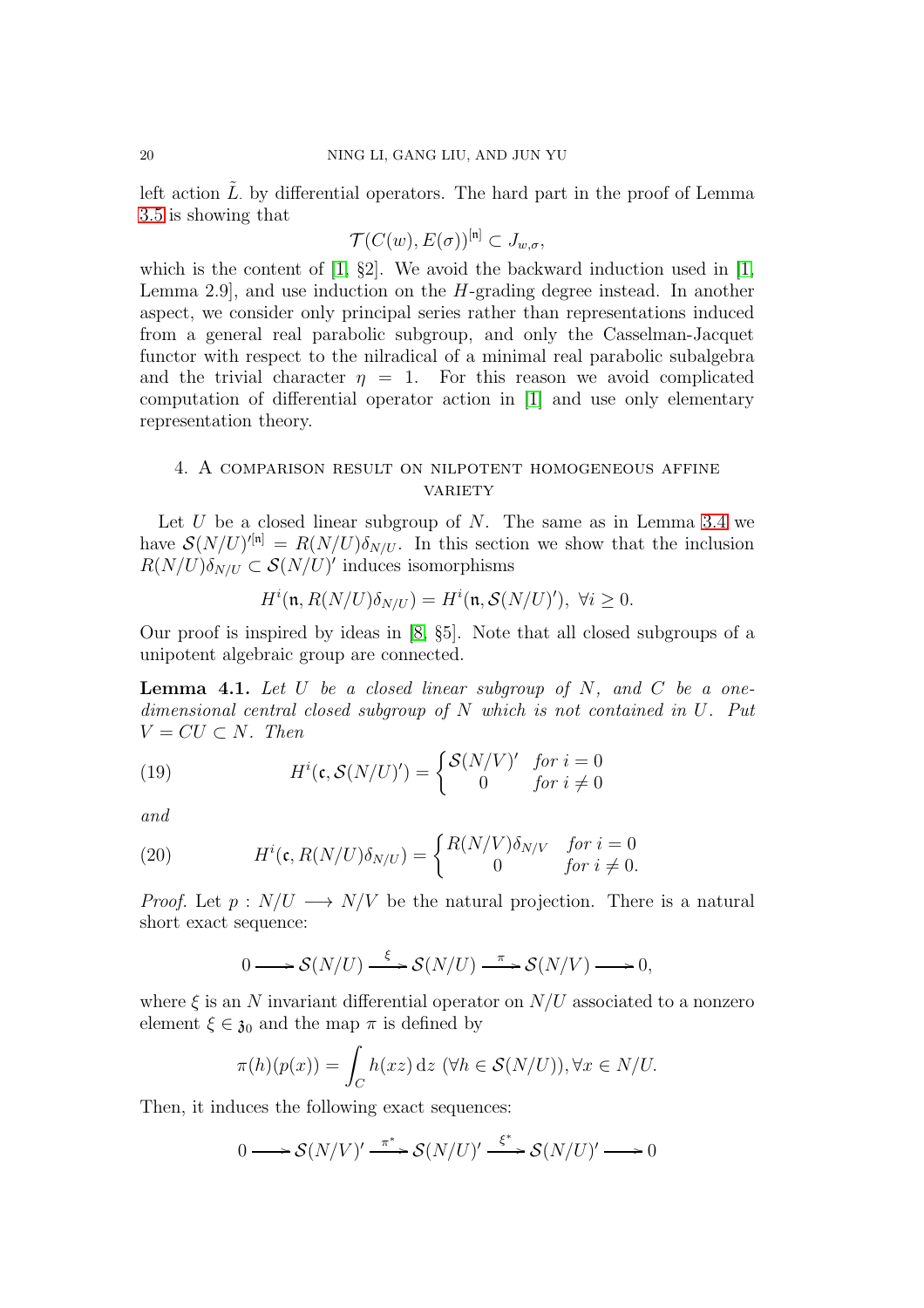and

$$
0 \longrightarrow R(N/V)\delta_{N/V} \xrightarrow{\pi^*} R(N/U)\delta_{N/U} \xrightarrow{\xi^*} R(N/U)\delta_{N/U} \longrightarrow 0.
$$

Note that for each  $f \in R(N/V)$  and each  $h \in S(N/U)$ , we have

$$
\langle \pi^*(f\delta_{N/V}), h \rangle
$$
  
=  $\langle f\delta_{N/V}, \pi(h) \rangle$   
=  $\int_{N/V} f(y)\pi(h)(y) dy$   
=  $\int_{N/V} f(y) \int_{V/U} h(yz) dz dy$   
=  $\int_{N/U} \tilde{f}(x)h(x) dx$   
=  $\langle \tilde{f}\delta_{N/U}, h \rangle$ 

where  $\tilde{f} \in R(N/U)$  is given by  $\tilde{f}(x) = f(p(x))$   $(\forall x \in N/U)$ . Then,  $\pi^*(f\delta_{N/V}) = \tilde{f}\delta_{N/U}$ . Consequently,

$$
H^i(\mathfrak{c}, \mathcal{S}(N/U)') = \begin{cases} \mathcal{S}(N/V)' & \text{for } i = 0\\ 0 & \text{for } i \neq 0 \end{cases}
$$

and

<span id="page-20-1"></span>
$$
H^{i}(\mathfrak{c}, R(N/U)\delta_{N/U}) = \begin{cases} R(N/V)\delta_{N/V} & \text{for } i = 0\\ 0 & \text{for } i \neq 0. \end{cases}
$$

**Lemma 4.2.** Let  $D$  be an abelian real linear group. Then we have

(21) 
$$
H^{j}(\mathfrak{d}, \mathcal{S}(D)) = \begin{cases} \mathbb{C}\delta_{D} & \text{for } j = 0\\ 0 & \text{for } j \neq 0 \end{cases}
$$

and

(22) 
$$
H^{j}(\mathfrak{d}, R(D)\delta_{D}) = \begin{cases} \mathbb{C}\delta_{D} & \text{for } j = 0\\ 0 & \text{for } j \neq 0. \end{cases}
$$

Proof. We show [\(22\)](#page-20-0). The equality [\(21\)](#page-20-1) can be proved in the same way. Prove by induction on dim D. When dim  $D = 0$ , [\(22\)](#page-20-0) is trivial. Suppose (22) holds whenever dim  $D < k$ . Now let dim  $D = k > 1$ . Choose a one-dimensional closed linear subgroup  $Z$  of  $D$ . By [\(20\)](#page-19-1) the Hochschild-Serre spectral sequence

<span id="page-20-0"></span>
$$
H^p(\mathfrak{d}/\mathfrak{z}, H^q(\mathfrak{z}, R(D)\delta_D)) \Longrightarrow H^{p+q}(\mathfrak{d}, R(D)\delta_D)
$$

degenerates and

$$
H^p(\mathfrak{d}, R(D)\delta_D) = H^p(\mathfrak{d}/\mathfrak{z}, R(D/Z)\delta_{D/Z}).
$$

Then, the conclusion follows from the induction hypothesis.  $\Box$ 

 $\Box$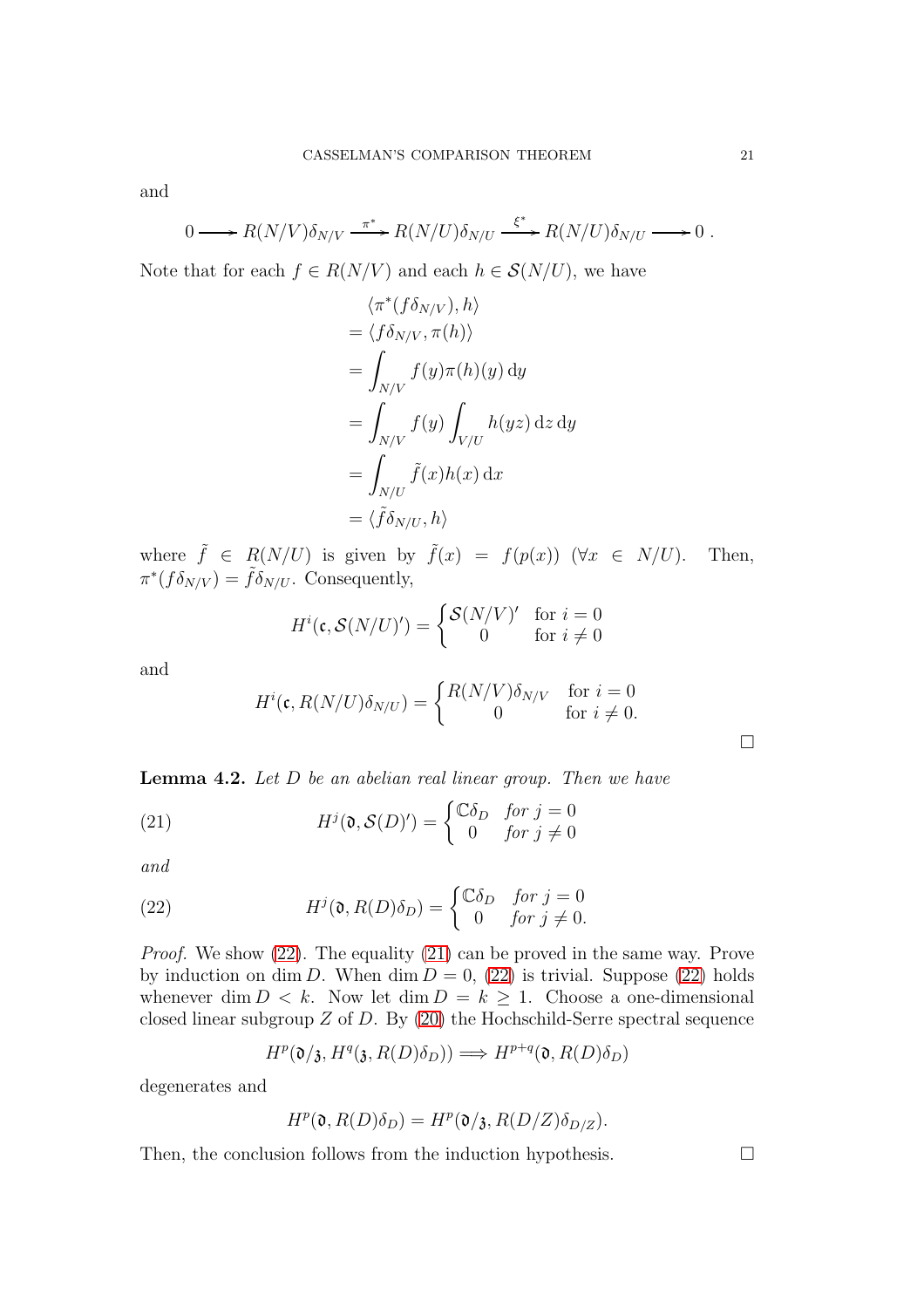<span id="page-21-0"></span>**Proposition 4.3.** Let  $U$  be a closed linear subgroup  $N$ . Then the inclusion  $R(N/U)\delta_{N/U} \subset \mathcal{S}(N/U)'$  induces isomorphisms

$$
H^{i}(\mathfrak{n}, R(N/U)\delta_{N/U}) = H^{i}(\mathfrak{n}, \mathcal{S}(N/U)'), \ \forall i \ge 0.
$$

Proof. We prove the proposition by induction on dim N.

**Case I:** N is abelian. In this case,  $N = U \times D$  for some complementary abelian Lie subgroup D. The subgroup U acts on  $\mathcal{S}(N/U)'$  and  $R(N/U)\delta_{N/U}$ trivially. Then, the differentials in the Koszul complexes that compute  $H^*(\mathfrak{u}, \mathcal{S}(N/U)')$  and  $H^*(\mathfrak{u}, \mathcal{S}(N/U)')$  are all 0. Thus,

(23) 
$$
H^{j}(\mathfrak{u}, \mathcal{S}(N/U)^{\prime}) = \bigwedge^{j} \mathfrak{u}^{*} \otimes \mathcal{S}(N/U)^{\prime}, \ j \in \mathbb{Z}.
$$

and

(24) 
$$
H^{j}(\mathfrak{u}, R(N/U)\delta_{N/U}) = \bigwedge^{j} \mathfrak{u}^* \otimes R(N/U)\delta_{N/U}, \ j \in \mathbb{Z}.
$$

By [\(21\)](#page-20-1) and [\(22\)](#page-20-0),  $H^p(\mathfrak{n}/\mathfrak{u}, H^q(\mathfrak{u},\cdot)) \neq 0$  only when  $p = 0$  while  $\cdot = \mathcal{S}(N/U)'$ or  $R(N/U)\delta_{N/U}$ . Then, both Hochschild-Serre spectral sequences

$$
H^p(\mathfrak{n}/\mathfrak{u},H^q(\mathfrak{u},\cdot))\Rightarrow H^{p+q}(\mathfrak{n},\cdot)
$$

for  $\cdot = \mathcal{S}(N/U)'$  and  $R(N/U)\delta_{N/U}$  degenerate. Thus, we have

$$
H^{i}(\mathfrak{n},\mathcal{S}(N/U)')=H^{0}(\mathfrak{n}/\mathfrak{u},\bigwedge^{i}\mathfrak{u}^{*}\otimes\mathcal{S}(N/U)')=\bigwedge^{i}\mathfrak{u}^{*},\ \forall i\geq 0
$$

and

$$
H^{i}(\mathfrak{n}, R(N/U)\delta_{N/U}) = H^{0}(\mathfrak{n}/\mathfrak{u}, \bigwedge^{i} \mathfrak{u}^{*} \otimes R(N/U)\delta'_{N/U}) = \bigwedge^{i} \mathfrak{u}^{*}, \ \forall i \geq 0.
$$

Hence, we get isomorphisms  $H^i(\mathfrak{n}, R(N/U)\delta_{N/U}) = H^i(\mathfrak{n}, \mathcal{S}(N/U)' )$   $(i \geq 0)$ .

Case II: N is non-abelian. Choose a one-dimensional closed linear central subgroup C of N. First, assume that  $C \subset U$ . Put  $N' = N/C$  and  $U' = U/C$ . Then,  $N/U = N'/U'$ . Note that the action of C on  $R(N/U)\delta_{N/U}$  is trivial. Hence,

(25) 
$$
H^{i}(\mathfrak{c}, \mathcal{S}(N/U)) = \begin{cases} \mathcal{S}(N/U)^{t} & i = 0, 1\\ 0 & i \neq 0, 1. \end{cases}
$$

and

(26) 
$$
H^{i}(\mathfrak{c}, R(N/U)\delta_{N/U}) = \begin{cases} R(N/U)\delta_{N/U} & \text{for } i = 0, 1\\ 0 & \text{for } i \neq 0, 1. \end{cases}
$$

Then, the Hochschild-Serre spectral sequences

$$
H^p(\mathfrak{n}',H^q(\mathfrak{c},R(N/U)\delta_{N/U}))\Longrightarrow H^{p+q}(\mathfrak{n},R(N/U)\delta_{N/U})
$$

and

$$
H^p(\mathfrak n',H^q(\mathfrak c,\mathcal S(N/U)'))\Longrightarrow H^{p+q}(\mathfrak n,\mathcal S(N/U)')
$$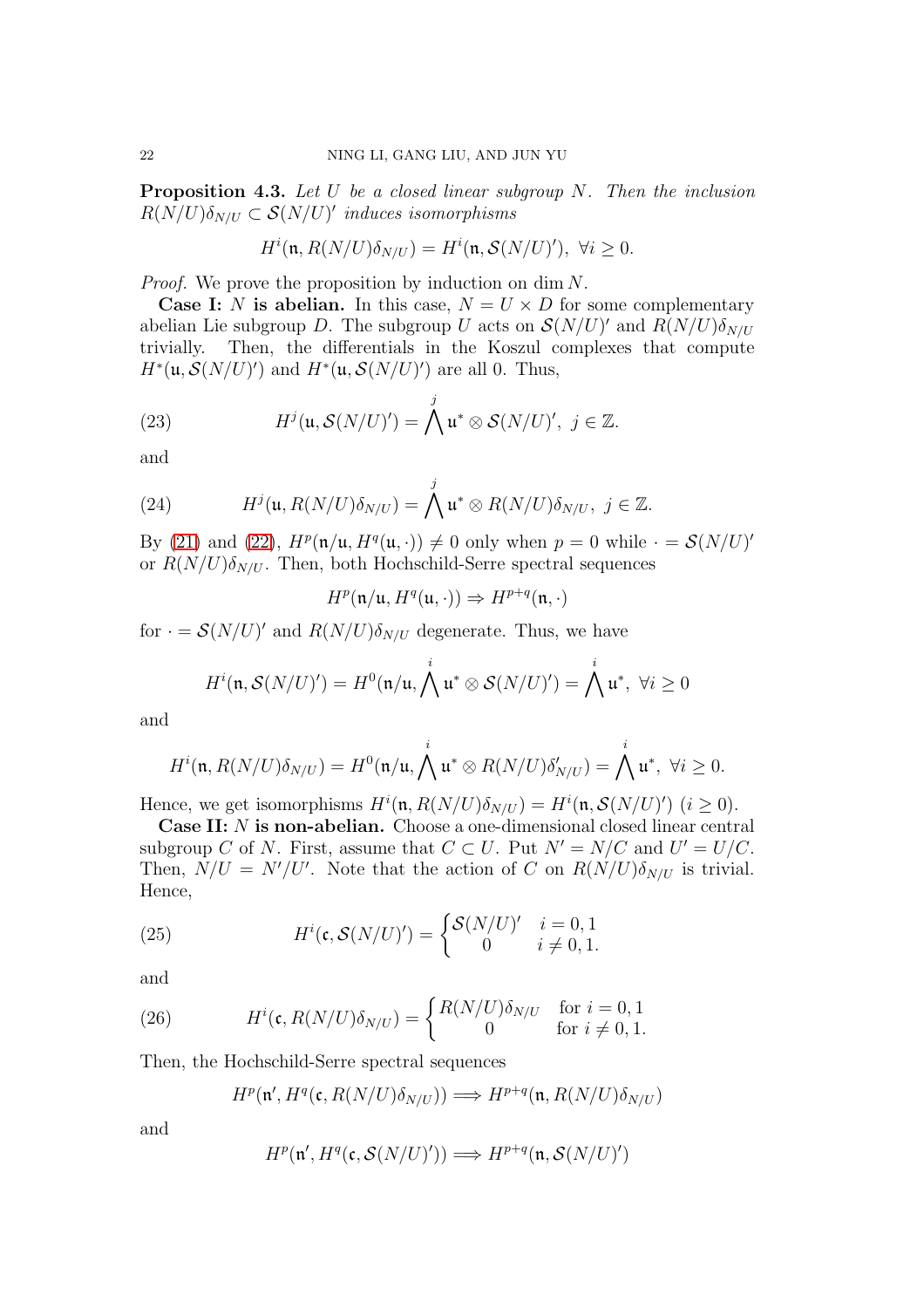degenerate into short exact sequences and we are led to the following commutative diagram:

$$
0 \to H^{i}(\mathfrak{n}', R(N'/U')\delta_{N'/U'}) \longrightarrow H^{i}(\mathfrak{n}, R(N/U)\delta_{N/U})
$$
  
\n
$$
0 \longrightarrow H^{i}(\mathfrak{n}', S(N'/U')) \longrightarrow H^{i}(\mathfrak{n}, S(N/U)')
$$
  
\n
$$
\longrightarrow H^{i-1}(\mathfrak{n}', R(N'/U')\delta_{N'/U'}) \to 0
$$
  
\n
$$
H^{i-1}(\mathfrak{n}', S(N'/U'))) \longrightarrow 0
$$

By induction hypothesis, the first and the third vertical arrows in the above commutative diagram are isomorphisms. By the five lemma, we get isomorphisms  $H^i(\mathfrak{n}, R(N/U)\delta_{N/U}) = H^i(\mathfrak{n}, \mathcal{S}(N/U)') \quad (\forall i \geq 0).$ 

Second, assume that  $C \nsubseteq U$ . Put  $N' = N/C$  and  $U' = UC/C$ . Let  $V = UC$ . By [\(19\)](#page-19-2) and [\(20\)](#page-19-1), the Hochschild-Serre spectral sequences

$$
H^p(\mathfrak{n}/\mathfrak{c}, H^q(\mathfrak{c},*)) \Rightarrow H^{p+q}(\mathfrak{n},*)
$$

for  $* = \mathcal{S}(N/U)'$  and  $R(N/U)\delta_{N/U}$  degenerate. Then, we have

$$
H^{i}(\mathfrak{n}, \mathcal{S}(N/U)') = H^{i}(\mathfrak{n}', \mathcal{S}(N'/U')), \ \forall i \ge 0
$$

and

$$
H^{i}(\mathfrak{n}, R(N/U)\delta_{N/U}) = H^{i}(\mathfrak{n}', R(N'/U')\delta_{N'/U'}), \ \forall i \ge 0.
$$

<span id="page-22-0"></span>Since dim  $N' = \dim N - 1 < \dim N$ , by induction hypothesis we get isomorphisms  $H^i(\mathfrak{n}, R(N/U)\delta_{N/U}) = H^i(\mathfrak{n}, \mathcal{S}(N/U)') \quad (\forall i \geq 0).$ 

## 5. Casselman's comparison theorem

## 5.1. Comparison theorems.

<span id="page-22-1"></span>**Theorem 5.1.** Let  $(\sigma, V_{\sigma})$  be a finite-dimensional complex linear algebraic representation of P. Then the inclusion  $I(\sigma)' \to I(\sigma)^*_{K}$  induces isomorphisms

$$
H^{i}(\mathfrak{n}, I(\sigma)') = H^{i}(\mathfrak{n}, I(\sigma)_{K}^{*}), \ \forall i \geq 0.
$$

Proof. By [\[10,](#page-26-9) Lemma 2.37], we have

(27) 
$$
H^{i}(\mathfrak{n}, I(\sigma)_{K}^{*}) = H^{i}(\mathfrak{n}, (I(\sigma)_{K}^{*})^{[\mathfrak{n}]}), \ \forall i \geq 0.
$$

By Casselman's automatic continuity theorem ([\[7,](#page-25-0) p. 416],[\[2,](#page-25-2) Theorem 11.4],  $[21, p.77]$  $[21, p.77]$ , we have

(28) 
$$
I(\sigma)^{n} = (I(\sigma)_K^*)^{[n]}.
$$

Then, it reduces to show the following assertion: the inclusion  $I(\sigma)^{n} \subset I(\sigma)$ induces isomorphisms

(29) 
$$
H^{i}(\mathfrak{n}, I(\sigma)^{'[\mathfrak{n}]}) = H^{i}(\mathfrak{n}, I(\sigma)^{'}) , \ \forall i \geq 0.
$$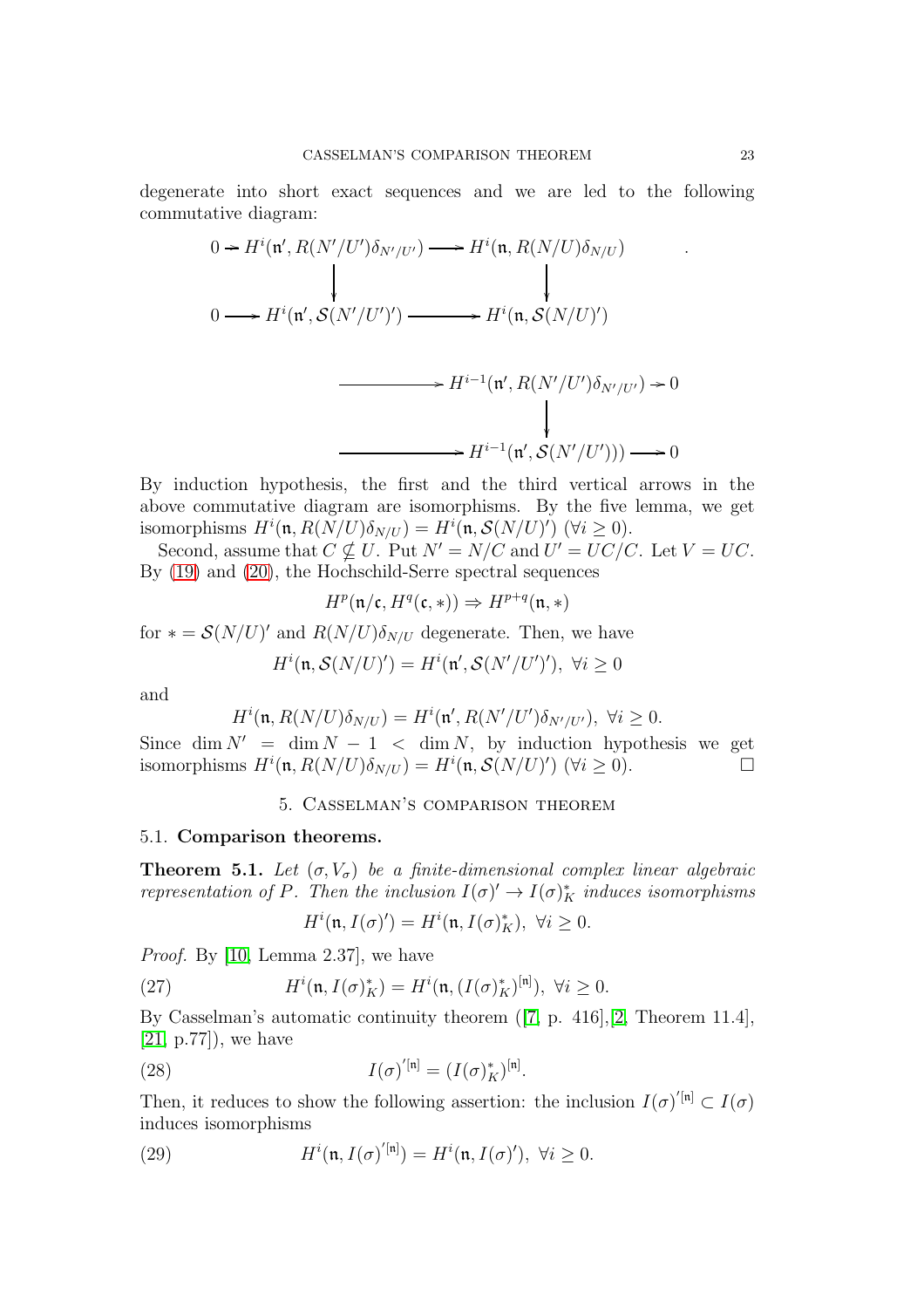First, suppose that the action of N on  $V_{\sigma}$  is trivial. Since  $I(\sigma) = C^{\infty}(E(\sigma)),$ then  $I(\sigma)' = C^{\infty}(E(\sigma))'$  and  $I(\sigma)^{'}[n] = C^{\infty}(E(\sigma))^{'}[n]$ . Take the Bruhat filtration of  $C^{\infty}(E(\sigma))'$ . By Lemma [3.9,](#page-18-0) it suffices to prove that: for each  $k \in \mathbb{Z}$ , the inclusion  $(I_k/I_{k-1})^{[n]} \subset I_k/I_{k-1}$  induces isomorphisms for cohomology on all degrees. Since  $I_k/I_{k-1} = \mathcal{T}(C(w_k), E(\sigma))$ , it suffices to prove the cohomological isomorphism for the inclusions  $\mathcal{T}(C(w), E(\sigma))^{\mathfrak{[n]}} \subset$  $\mathcal{T}(C(w), E(\sigma))$  (w  $\in W$ ). Consider the filtration through transversal degree. Since Lie algebra cohomology is compatible with direct limit, it suffices to show the cohomological isomorphism for each inclusion  $(F_p \mathcal{T}(C(w), E))^{[n]} \subset$  $F_p \mathcal{T}(C(w), E)$   $(p \in \mathbb{Z}_{\geq 0})$ . By Lemma [3.8](#page-17-0) and taking induction on the degree p, it suffices to show that the inclusions  $(\text{Gr}^p \mathcal{T}(C(w), E))^{\lfloor n \rfloor} \subset \text{Gr}^p \mathcal{T}(C(w), E)$ induces isomorphism for cohomology on all degrees. By Corollary [2.7,](#page-10-2) it suffices to show so for the inclusions  $\mathcal{S}(C(w), E(\sigma))^{'}[n] \subset \mathcal{S}(C(w), E(\sigma))'$  $(w \in W)$ , which follows from Lemma [3.4](#page-13-1) and Proposition [4.3.](#page-21-0)

In general, take a composition series of  $V_{\sigma}$  as a P representation:

$$
0 = V_0 \subset V_1 \subset \cdots \subset V_k = V_\sigma.
$$

Then, the action of N on each graded piece  $V_j/V_{j-1}$   $(1 \leq j \leq k)$  is trivial. Thus, we have isomorphisms

$$
H^i(\mathfrak{n},I(V_j/V_{j-1})^{'[\mathfrak{n}]})=H^i(\mathfrak{n},I(V_j/V_{j-1})'),\ \forall i\in\mathbb{Z}.
$$

By Lemma [3.10,](#page-18-1) we have short exact sequences

$$
0 \to I(V_{j-1})^{'[n]} \to I(V_j)^{'[n]} \to I(V_j/V_{j-1})^{'[n]} \to 0.
$$

By the cohomological long exact sequences associated to short exact sequences

$$
0 \to I(V_{j-1})' \to I(V_j)' \to I(V_j/V_{j-1})' \to 0
$$

and

$$
0 \to I(V_{j-1})^{'[n]} \to I(V_j)^{'[n]} \to I(V_j/V_{j-1})^{'[n]} \to 0
$$

and taking induction on j, one shows that each inclusion  $I(V_j)^{'[n]} \to I(V_j)'$ induces isomorphisms

<span id="page-23-0"></span>
$$
H^i(\mathfrak{n}, I(V_j)^{'[\mathfrak{n}]}) = H^i(\mathfrak{n}, I(V_j)^{'}) , \ \forall i \in \mathbb{Z}.
$$

Taking  $j = k$ , we get the conclusion of the theorem.

<span id="page-23-2"></span>Theorem 5.2. Let V be an admissible finitely generated moderate growth smooth Fréchet representation of G. Then the inclusion  $V_K \subset V$  induces isomorphisms

(30) 
$$
H_i(\mathfrak{n}, V_K) = H_i(\mathfrak{n}, V), \ \forall i \in \mathbb{Z}
$$

and the inclusion  $V' \to V_K^*$  induces isomorphisms

<span id="page-23-1"></span>(31) 
$$
H^{i}(\mathfrak{n}, V') = H^{i}(\mathfrak{n}, V_{K}^{*}), \ \forall i \in \mathbb{Z}.
$$

Proof. First, we show the homological comparison theorem [\(30\)](#page-23-0) and the cohomological comparison theorem [\(31\)](#page-23-1) are equivalent. Suppose we have the cohomological comparison theorem. Then,  $H^i(\mathfrak{n}, V)$  are all finite-dimensional as  $H^i(\mathfrak{n}, V_K)$  are ([\[9,](#page-26-7) Corollary 2.4]). By a duality argument in [\[8,](#page-26-8) Lemma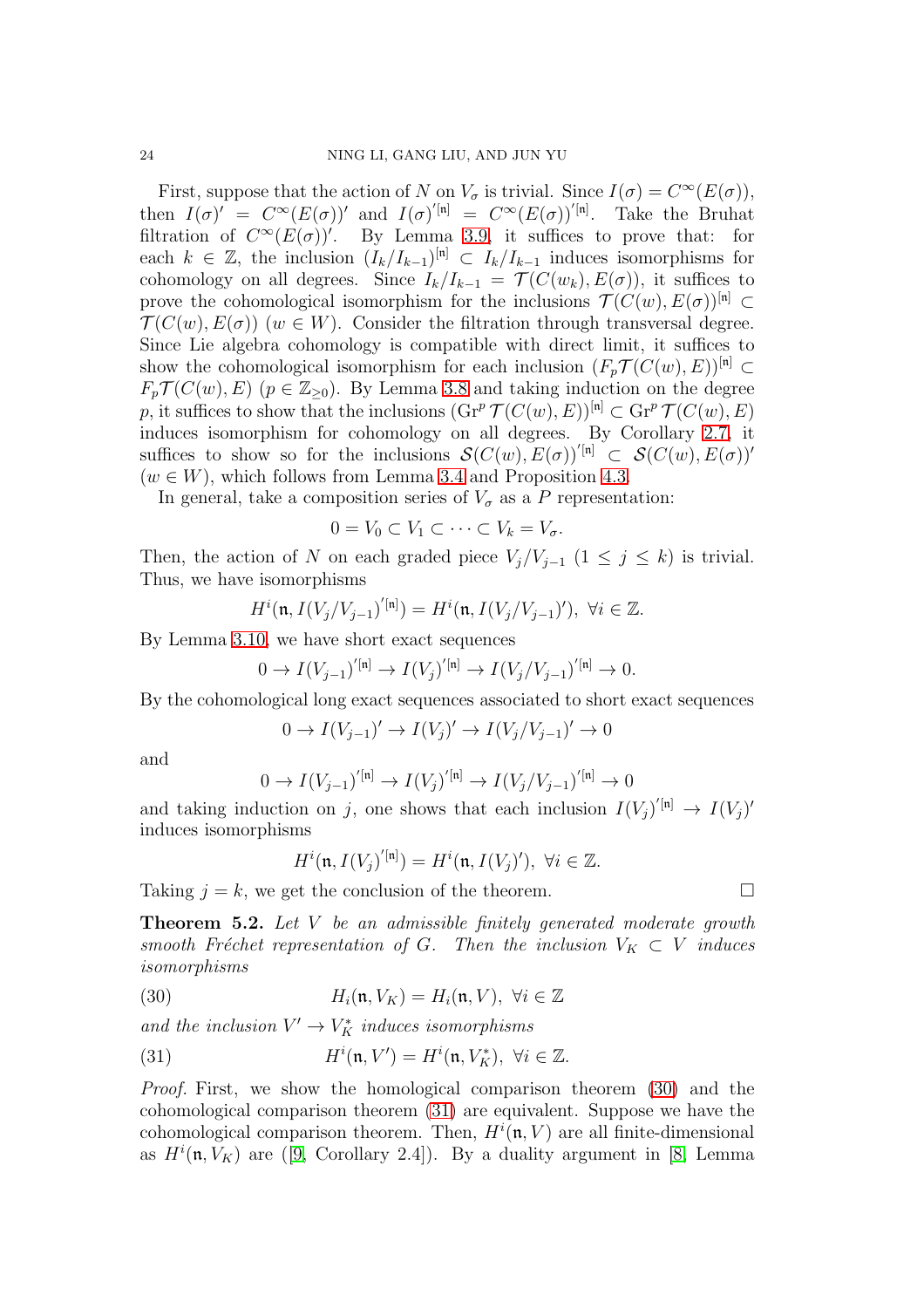5.11], we get the homological comparison theorem. The proof for the converse direction is similar. We show the homological comparison theorem [\(30\)](#page-23-0) below.

Second, when  $V = I(\sigma)$  is a principal series with  $\sigma$  a finite-dimensional complex linear algebraic representation of  $P$ , [\(31\)](#page-23-1) is shown in Theorem [5.1.](#page-22-1) By the duality argument in [\[8,](#page-26-8) Lemma 5.11], we get [\(30\)](#page-23-0) for  $V = I(\sigma)$ .

Third, by [\[12,](#page-26-0) Proposition 3], one can reduce the homological comparison theorem for a general representation  $V \in \mathcal{HF}_{mod}(G)$  to the principal series case. For readers' convenience, we recall Hecht-Taylor's proof in [\[12\]](#page-26-0). By Casselman's subrepresentation theorem there is a finite-dimensional complex linear algebraic representation  $\sigma_0$  of P such that there is an injection  $V \hookrightarrow$  $I(\sigma_0)$  ([\[20,](#page-26-13) Proposition 4.2.3]). Let  $V_1$  be the cokernel, which is still in the category  $\mathcal{HF}_{\text{mod}}(G)$ . By Casselman's subrepresentation theorem again, there is a finite-dimensional complex linear algebraic representation  $\sigma_1$  of P such that there is an injection  $V_1 \hookrightarrow I(\sigma_1)$ . Continuing in this way, we obtain a resolution of  $V$  by principal series:

$$
V \to I(\sigma_0) \to I(\sigma_1) \to \cdots.
$$

This double complex has bounded p parameter. The natural map of double complexes

<span id="page-24-1"></span>
$$
\wedge^p \mathfrak{n} \otimes I(\sigma_q)_K \to \wedge^p \mathfrak{n} \otimes I(\sigma_q)
$$

can be analyzed by means of the (convergent) spectral sequences associated to the two standard filtrations. The spectral sequence corresponding to the second filtration degenerates at  $E_2 : E_2^{\tilde{q}, -p}$  $q^{q,-p}_{2}$ -terms are zero except when  $q=0$ , and the resulting map on the  $(-p)$ -cohomology of the total complex is nothing but

(32) 
$$
H_p(\mathfrak{n}, V_K) \to H_p(\mathfrak{n}, V).
$$

On the other hand, the map between the  $E_1^{-p,q}$  $t_1^{-p,q}$  terms of the spectral sequence associated to the first filtration is

(33) 
$$
H_p(\mathfrak{n}, I(\sigma_q)_K) \to H_p(\mathfrak{n}, I(\sigma_q)).
$$

As shown above, maps in [\(33\)](#page-24-0) are isomorphisms, so are maps in [\(32\)](#page-24-1).  $\Box$ 

5.2. Closedness. Theorem [5.2](#page-23-2) has the following immediate consequence.

Corollary 5.3. Let V be an admissible finitely generated moderate growth smooth Fréchet representation of  $G$ . For the Koszul complex associated to  $V$ :

<span id="page-24-0"></span>
$$
0 \longrightarrow \wedge^d \mathfrak{n} \otimes_{\mathbb{C}} V \xrightarrow{\partial_d} \cdots \xrightarrow{\partial_2} \mathfrak{n} \otimes_{\mathbb{C}} V \xrightarrow{\partial_1} V \longrightarrow 0
$$

where  $d = \dim \mathfrak{n}$ , each  $\text{Im}(\partial_i)$  is an NF space and it is a closed subspace of  $\wedge^{i-1}$ **n** ⊗<sub>C</sub> V (1 ≤ *i* ≤ *d*). Similarly, we have DNF property and closedness for images of boundary operators in the Koszul complex defining n-cohomology of  $V'.$ 

*Proof.* By Theorem [5.2,](#page-23-2) Im( $\partial_i$ ) is a finite co-dimensional subspace of ker( $\partial_{i-1}$ ). Since  $\partial_{i-1}$  is a linear continuous map, then ker( $\partial_{i-1}$ ) is a closed subspace of the NF space  $\wedge^{i-1} \mathfrak{n} \otimes_{\mathbb{C}} V$ . Thus,  $\ker(\partial_{i-1})$  is also an NF space. By Theorem [5.1,](#page-22-1)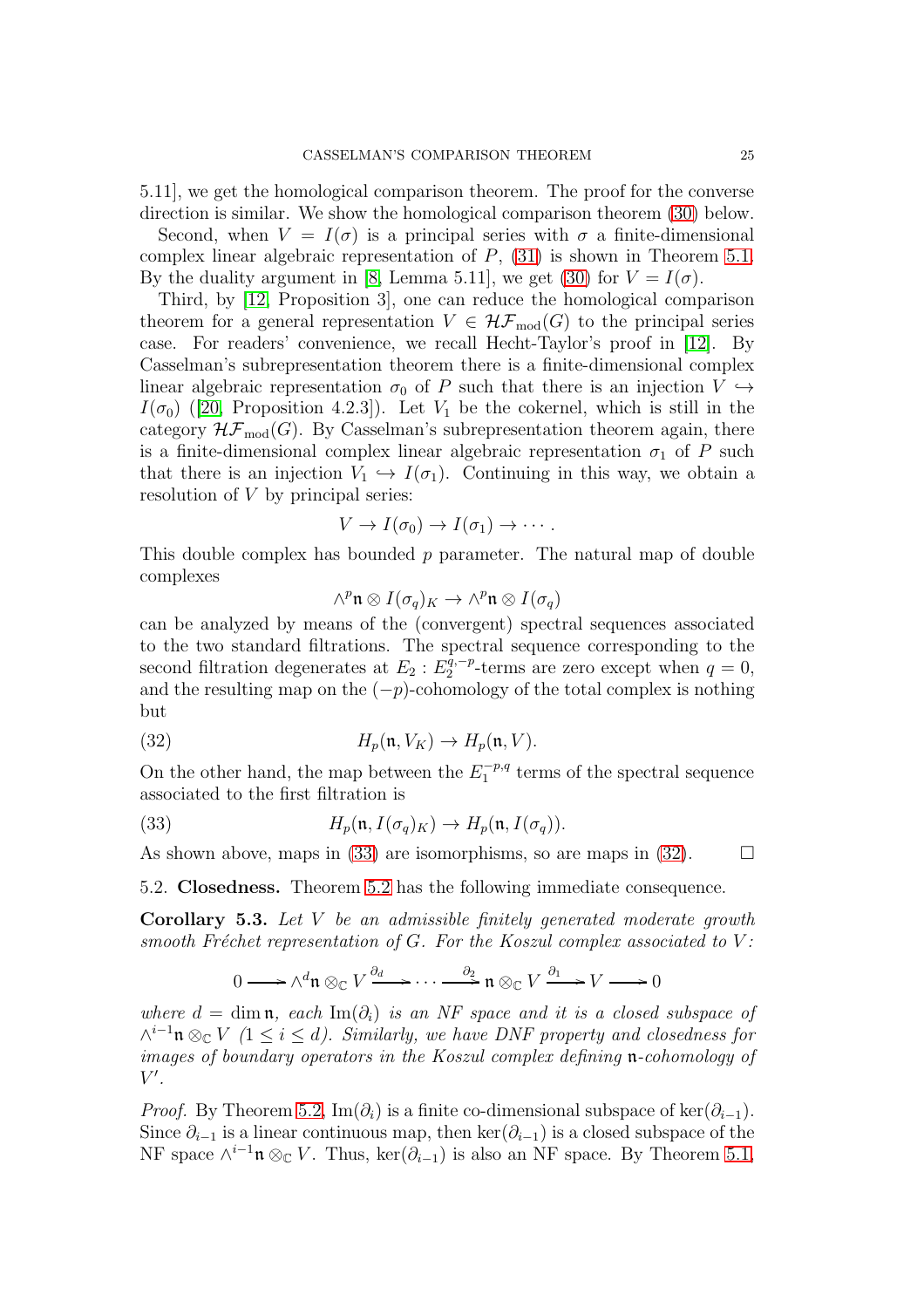the linear continuous map  $\partial_i : \wedge^i \mathfrak{n} \otimes_{\mathbb{C}} V \to \ker(\partial_{i-1})$  has finite co-dimensional image for each i. By [\[8,](#page-26-8) Lemma A.1], it follows that  $\text{Im}(\partial_i)$  is an NF space. Hence, it is a closed subspace of  $\wedge^{i-1} \mathfrak{n} \otimes_{\mathbb{C}} V$ . The proof for the DNF property and closedness of images of boundary operators in the Koszul complex defining **n**-cohomology of  $V'$  is similar.

Let  $V$  be an admissible finitely generated moderate growth smooth Fréchet representation of G. Recall that Casselman's automatic continuity theorem says that

$$
V_K/\mathfrak{n}^k V_K = V/\overline{\mathfrak{n}^k V}, \ \forall k \ge 0.
$$

In the following Theorem [5.2,](#page-23-2) we show that each  $\mathfrak{n}^k V$  is a closed subspace of *V*. Hence,  $V_K/\mathfrak{n}^k V_K = V/\mathfrak{n}^k V$ .

Theorem 5.4. Let V be an admissible finitely generated moderate growth smooth Fréchet representation of G. Then for every  $k \geq 0$ ,  $\mathfrak{n}^k V$  is a closed subspace of V and the inclusion  $V_K \subset V$  induces an isomorphism

$$
V_K/\mathfrak{n}^k V_K = V/\mathfrak{n}^k V.
$$

*Proof.* By the homological comparison theorem in Theorem [5.2,](#page-23-2)  $\mathbf{n}V$  is a finite co-dimensional subspace of  $V$ . Thus, there is a finite-dimension subspace  $U$  of V such that  $V = nV + U$ . Hence, for each  $k \geq 0$ ,

$$
V = \mathfrak{n}^k V + (\sum_{0 \le j \le k-1} \mathfrak{n}^j U).
$$

By this,  $\mathfrak{n}^k V$  is a finite co-dimensional subspace of V. Then,  $\mathfrak{n}^k \otimes V \to$  $V$  is a linear continuous map having a finite co-dimensional image. By [\[8,](#page-26-8) Lemma A.1, it follows that  $\mathfrak{n}^k V$  is a closed subspace of V. By Casselman's automatic continuity theorem we have  $V_K/\mathfrak{n}^k V_K = V/\mathfrak{n}^k V$ . Then, it follows that  $V_K/\mathfrak{n}^k V_K = V/\mathfrak{n}$  $kV$ .

# <span id="page-25-1"></span>**REFERENCES**

- <span id="page-25-6"></span>[1] N. Abe, Generalized Jacquet modules of parabolically induced representations. Publ. Res. Inst. Math. Sci. 48 (2012), no. 2, 419-473.
- <span id="page-25-2"></span>[2] J. Bernstein; B. Krötz, Smooth Fréchet globalizations of Harish-Chandra modules. Israel J. Math. 199 (2014), no. 1, 45-111.
- <span id="page-25-5"></span>[3] E. Bierstone; P.D. Milman, *Semianalytic and subanalytic sets*. Inst. Hautes Etudes Sci. Publ. Math. (1988), no. 67, 5-42.
- <span id="page-25-4"></span>[4] T. Bratten, A comparison theorem for Lie algebra homology groups. Pacific J. Math. 182 (1998), no. 1, 23-36.
- <span id="page-25-3"></span>[5] U. Bunke; M. Olbrich, Cohomological properties of the canonical globalizations of Harish-Chandra modules. Consequences of theorems of Kashiwara-Schmid, Casselman, and Schneider-Stuhler. (English summary) Ann. Global Anal. Geom. 15 (1997), no. 5, 401-418.
- <span id="page-25-7"></span>[6] W. Casselman, Jacquet modules for real reductive groups. Proceedings of the International Congress of Mathematicians (Helsinki, 1978), Acad. Sci. Fennica, Helsinki, 1980, 557-563.
- <span id="page-25-0"></span>[7] W. Casselman, Canonical extensions of Harish-Chandra modules to representations of G. Canad. J. Math. 41 (1989), no. 3, 385-438.